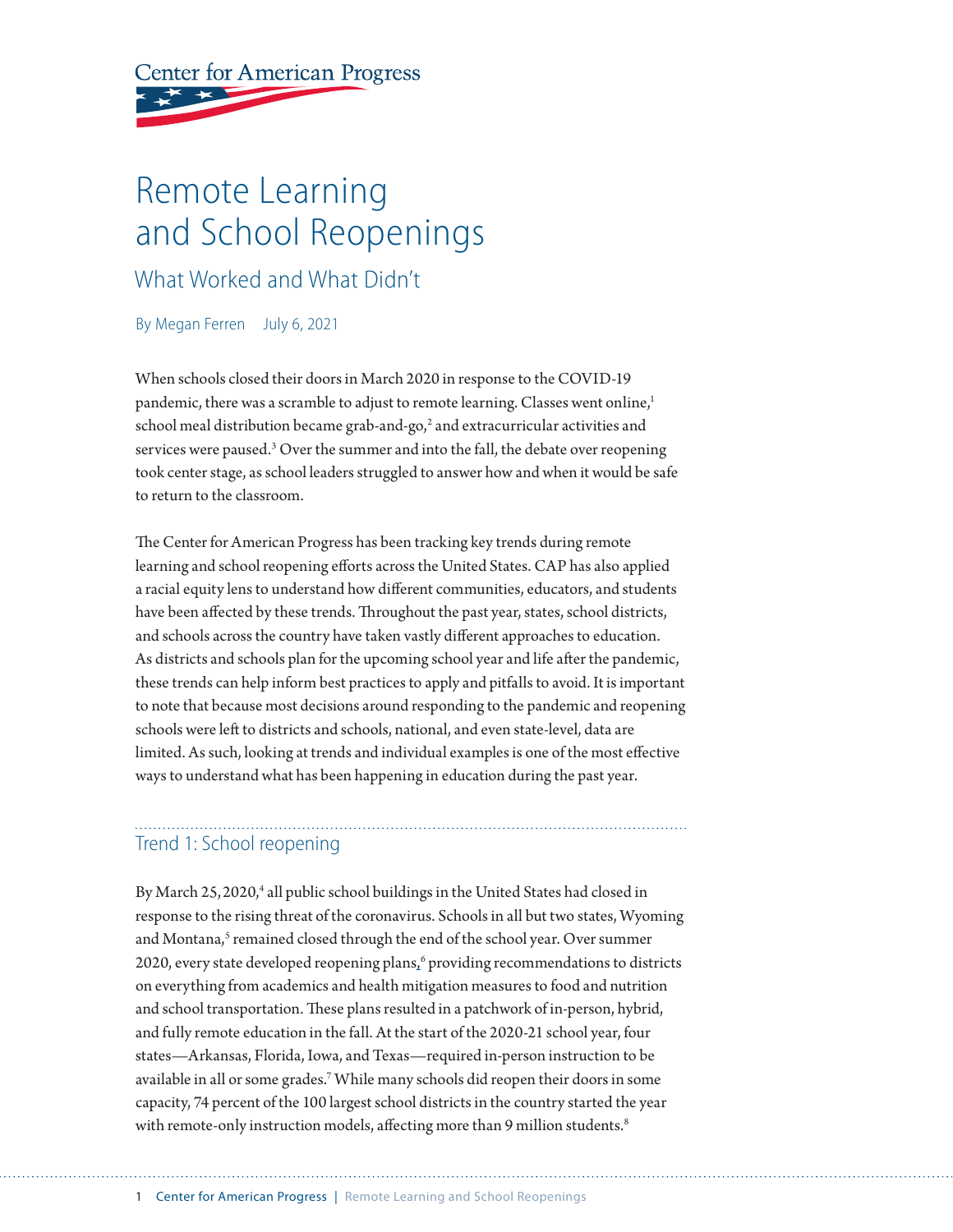In schools that did reopen for in-person learning, a range of health mitigation steps were implemented. In their reopening plans, 40 states recommended that districts require or recommend masks, four called for requiring masks for staff only, and seven did not provide a suggestion or cautioned against mandates.<sup>9</sup> An October survey by the Centers for Disease Control and Prevention (CDC) found that just 65 percent of middle and high school students reported their classmates wore masks all the time in the classroom.10 Most states also recommended temperature checks and symptom screenings,<sup>11</sup> despite the CDC not recommending them due to inaccuracy. Dr. Anthony Fauci, director of the National Institute of Allergy and Infectious Diseases, has explained that temperature readings can fluctuate based on weather and will not capture asymptomatic carriers or those for whom fever is not a symptom.12 An *Education Week* survey found that the most common safety measures being promoted were hand-washing and hand-sanitizing; requirements that sick or exposed students and staff stay home; more intensive cleaning; and mask requirements.13 The least common measures reported were COVID-19 testing for students and staff, social distancing on school buses, prohibiting eating in cafeterias, and upgraded ventilation. The CDC recommends using these strategies when possible in its Operational Strategy for K-12 Schools recommendations.<sup>14</sup>

By November 2, 2020, significantly more school districts were offering some inperson instruction. Nineteen percent of districts remained fully remote, but 45 percent used hybrid models and 36 percent were fully in person.<sup>15</sup> The districts that were quicker to reopen were more likely to serve a majority-white student population. According to the American Enterprise Institute's Return to Learn Tracker, of "high-minority districts," defined as those that have more nonwhite students than the national district average, 28 percent were fully remote, 42 percent were hybrid, and 29 percent were fully in person, compared with 7 percent, 48 percent, and 45 percent, respectively, for "low-minority districts," or those with fewer nonwhite students than the national district average.16 This gap in access to in-person learning was, and remains, a significant barrier to instruction for students who are Black, Indigenous, and other people of color (BIPOC), who were less likely to have access to technology and high-speed internet to effectively engage in virtual instruction.<sup>17</sup> Additionally, students living in poverty, who are disproportionately children of  $color<sub>i</sub><sup>18</sup>$  are more likely to lack educational supports that make learning at home successful, such as a parent with a high school or college degree.19 These students often face additional stressors such as food or housing insecurity, caregiving responsibilities for younger siblings, and lost income due to a parent's job loss,<sup>20</sup> all of which make remote learning more challenging. Furthermore, students with disabilities have lost access to critical health care and educational supports they received at school when learning at home.<sup>21</sup>

Reopening schools was not a linear path for many districts. As COVID-19 cases fluctuated in the surrounding community and outbreaks were reported in the building, schools would revert to remote learning. For some schools, reopening was shortlived. New Trier High School in Illinois, for example, was open for just five days in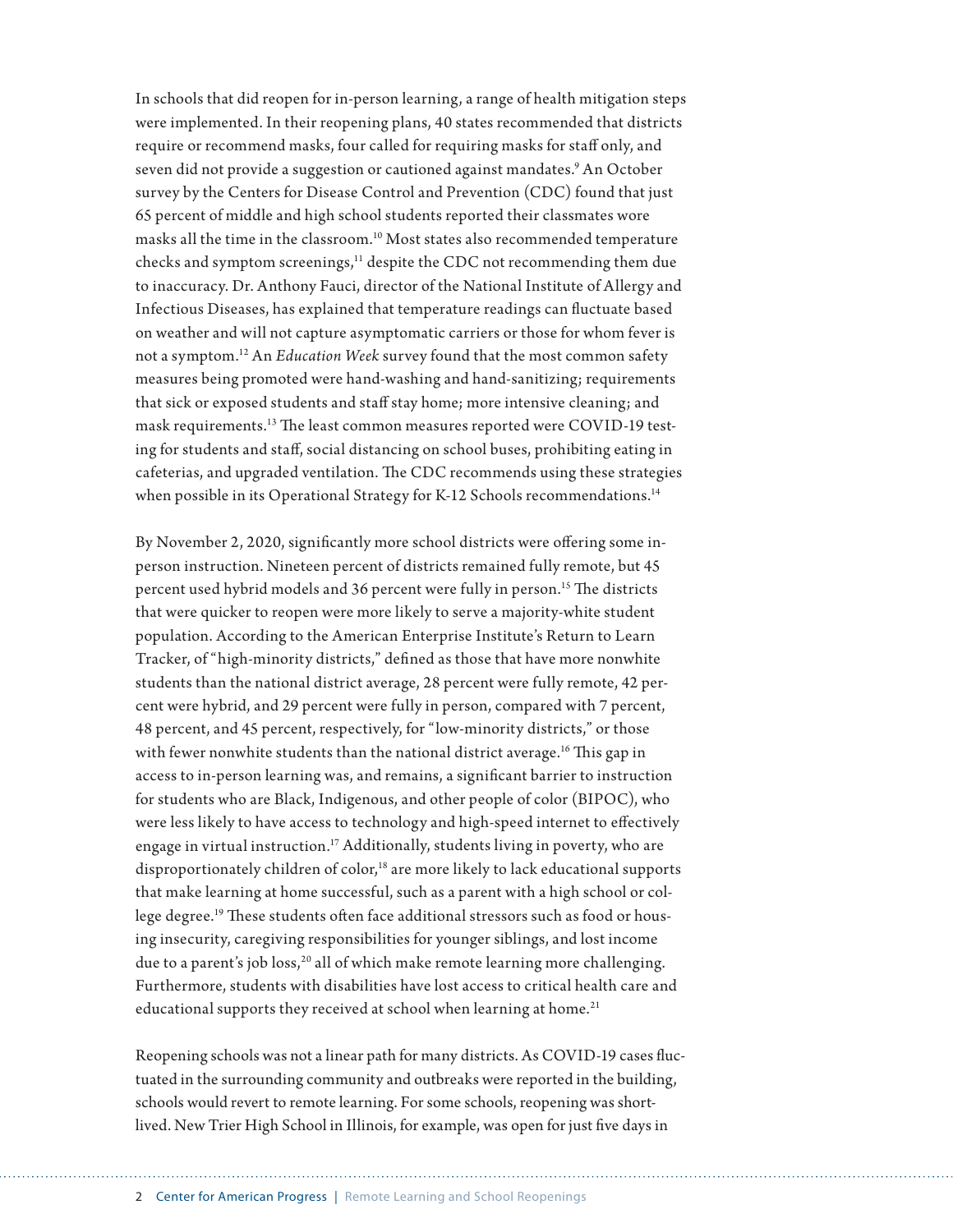the fall before reclosing due to rising cases.<sup>22</sup> Many schools closed after the winter break period, when cases were on the rise as a result of holiday travel. In New York City, in the four weeks following winter break, 722 schools closed for at least 10 days, with some experiencing multiple closures. Fifty-three percent of open elementary and District 75 schools in the city, which provide specialized instruction for students with disabilities, experienced closures of at least two days.<sup>23</sup>

As of May 3, 2021, only 1 percent of districts across the country were fully remote, 46 percent were hybrid, and 53 percent were fully open.<sup>24</sup> This large shift toward reopening is likely due in part to the fact that 12 states had ordered schools to reopen and two additional states had ordered at least some grades to reopen,<sup>25</sup> as well as the high rate of vaccination among educators.<sup>26</sup> While the in-person learning gap between students who are BIPOC and their white peers has closed over the year, in May 2021, 2 percent of high-minority districts were fully remote, 52 percent were hybrid, and 47 percent were fully in person, compared with less than 1 percent, 39 percent, and 61 percent, respectively, for low-minority districts.27

Heading into the new school year, as there is a growing push for all schools to be fully open,<sup>28</sup> districts will need to engage with parents and communities who are BIPOC to better understand their needs, establish trust, and reduce hesitancy to return to school.29 Not only have these communities been exposed to and contracted the virus at higher rates,<sup>30</sup> but students who are BIPOC are more likely to attend schools that lack the infrastructure to enable safe reopening conditions.<sup>31</sup> As a result, their families are more reluctant to send their children back to inperson learning.32 School districts must also remain vigilant—ensuring access to vaccines and other health care supports in underserved communities, wisely using American Rescue Plan Act funds to retrofit school buildings that have poor ventilation, and responding quickly and effectively to future outbreaks.

#### **The good**

Milwaukee Public Schools in Wisconsin created a plan that outlined what the district would do and what students, families, and staff would notice as a result.<sup>33</sup> They compared the district's three learning models—virtual, hybrid, and in-person—throughout every section of the plan and provided a transparent and detailed budgetary analysis across 10 categories, including health and safety, facilities, and nutrition. Starting in August 2020, the district has publicly reported symptoms, confirmed cases, and close contact cases as well as which schools had moved to virtual learning.<sup>34</sup> After returning to in-person learning in April 2020, there have been 137 confirmed cases<sup>35</sup> out of the approximately 71,325 students in the district.<sup>36</sup>

#### **The bad**

Florida forced Miami-Dade and Broward counties to reopen in October 2020 for in-person classes ahead of the schedule in the counties' approved plans.37 Both districts had already planned a staggered reopening that would begin after the first quarter of the school year in order to give them time to put safety measures into place, but following Florida's directive, they complied with the quickened time frame. In the four days after reopening, Broward County reported 45 positive staff member cases and one student case.<sup>38</sup> In the three weeks after reopening, Miami-Dade County reported 74 employee and 177 student positive cases.39 At Miami Senior High School, 200 students and 17 teachers had to isolate due to potential exposure.<sup>40</sup>

#### **The ugly**

North Paulding High School in Paulding County, Georgia, became a grim example of a rushed school reopening when a now-infamous photo of a crowded hallway went viral.<sup>41</sup> The high school reopened in August 2020 despite an outbreak on the football team, a district policy that mask wearing was a "personal choice," and a statement by the district that social distancing would "not be possible to enforce" in "most cases." The student who posted the photo was initially suspended for doing so in what the school alleged was a violation of the student code of conduct, though the school later reversed the suspension.42 Nine positive cases were reported at the school in the three days following the date the photo was shared, causing the school to temporarily switch to remote learning.<sup>43</sup>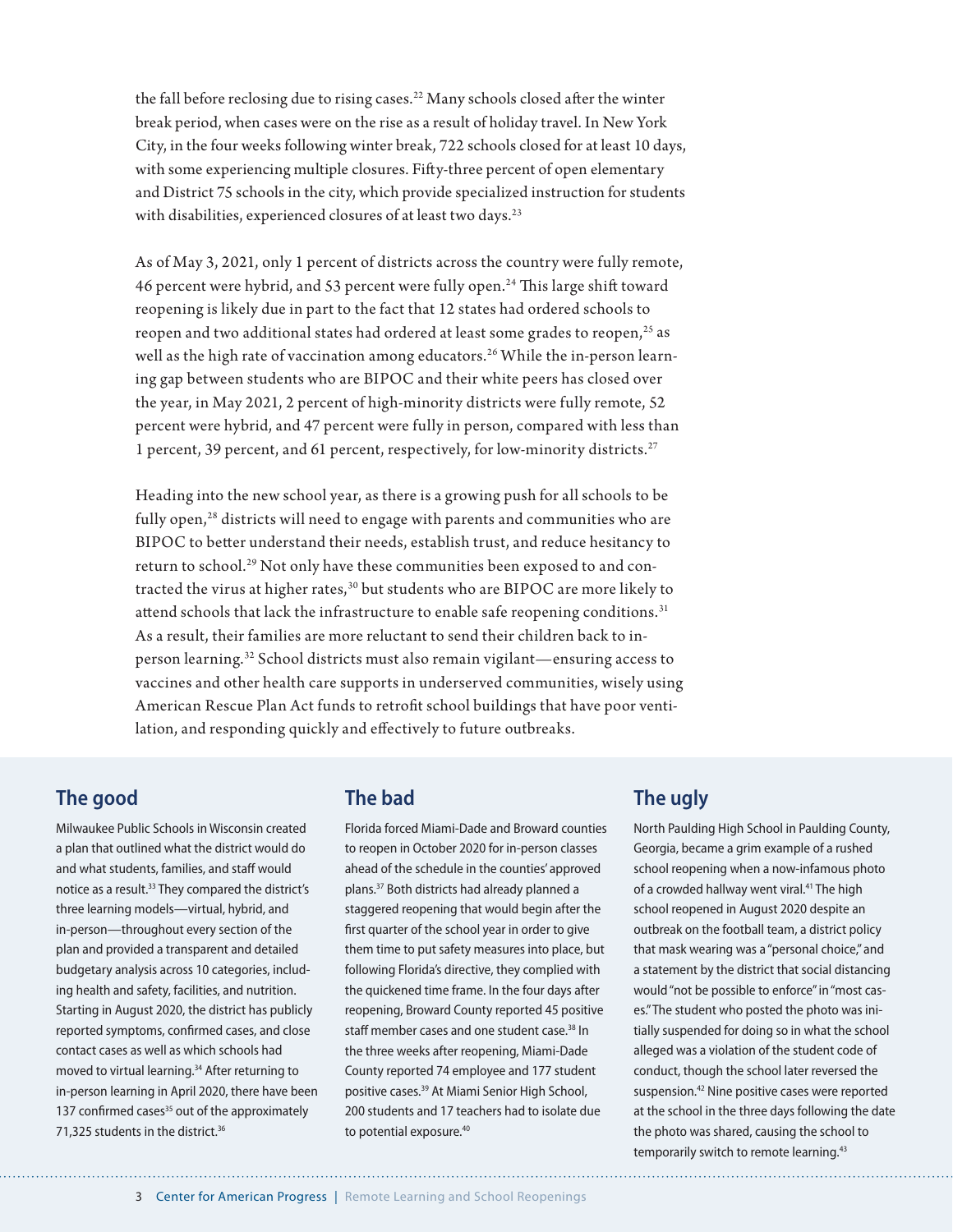## Trend 2: Digital divide

One of the biggest hurdles that districts faced when schools closed was ensuring that students had the technology and internet access to participate in remote learning. At the start of the pandemic, 16.9 million children nationwide did not have access to high-speed home internet, and 7.3 million children did not have access to a home computer.44 This included 1 in 3 Black, Latino, and American Indian/Alaska Native households.45 Students who are BIPOC, students from families with low incomes, and students in rural locations were significantly less likely to have access to the necessary technology to engage in remote learning. As previously discussed, because students who are BIPOC were more likely to engage in remote learning, the lack of this technology resulted in many of them being unable to access their education.<sup>46</sup> Similarly, districts struggled to provide English language learners, students with disabilities, students experiencing homelessness, and students in foster care with the educational services and accommodations they are entitled to and rely on during remote learning.<sup>47</sup>

While progress has been made to close the digital divide, and will continue through the recent influx of federal dollars in the American Rescue Plan, many students have remained offline. One reason for this was a nearly 5-million-unit national laptop shortage at the beginning of the school year that left districts waiting while delivery dates were pushed further and further back.<sup>48</sup> For a district like Morongo Unified School District in California, where every student qualified for free lunch, a 5,000-unit laptop shortage left roughly half of the district's students without a computer.<sup>49</sup> By December 2020, at least 11 of the 25 largest districts in the country were still distributing computers or providing internet access to students.<sup>50</sup> At the start of 2021, 12 million students were still offline due to lack of device or high-speed internet,<sup>51</sup> with about 3 million to 4 million having received home internet access since the start of the pandemic.<sup>52</sup>

Many school districts, such as Montgomery, Alabama,<sup>53</sup> used internet-equipped school buses to provide hot spots to students. While an innovative solution in the short term, cramming students in cars or sitting them outside next to a school bus in the heat or cold for hours is not an ideal learning environment. For households with multiple students and other family members working from home, providing internet service did not always solve connectivity issues. In rural communities, such as Ector County Independent School District in West Texas,<sup>54</sup> providing personal hot spots to students still did not allow them to get online, as their hot spots were not in range of cell towers.

Furthermore, providing technology and internet access did not ensure that every student could thrive in an online learning environment. Many schools were not regularly using computers as part of their school work prior to the pandemic, and students who did not previously have devices at home were more likely to have lower computer literacy levels.<sup>55</sup> In one RAND Corp. survey, only 51 percent of teachers said that all or most of their students have the age-appropriate skills to successfully navigate technology for distance learning.<sup>56</sup> Many students also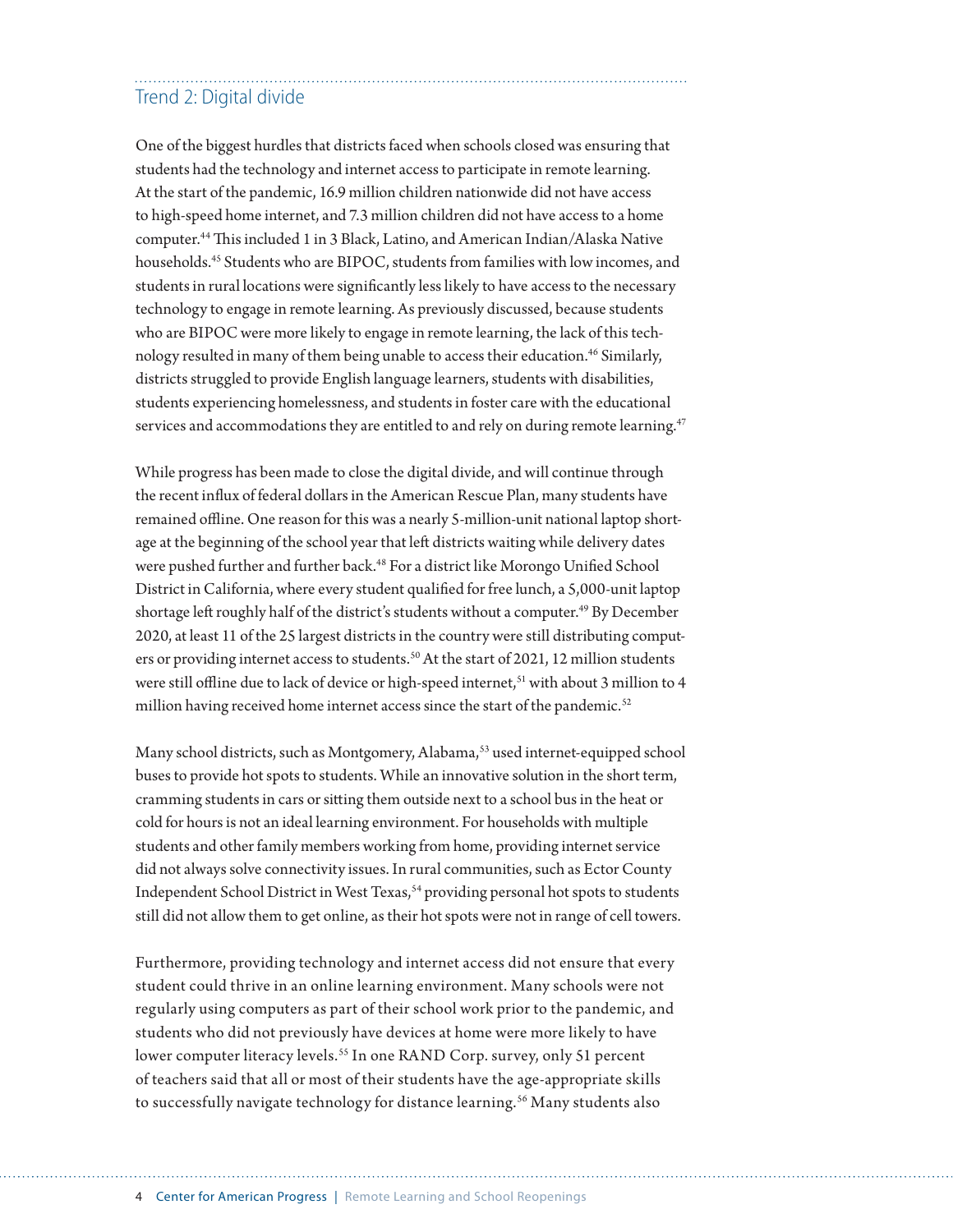lacked support in the household. In Washington state, for example, just 60 percent of parents rated themselves an A or B for their technological savviness.<sup>57</sup> As a result, providing technical assistance to students and their families was a necessary support to ensure student success, but one that was not always available. Another survey from the early months of the pandemic found that one-third of students reported they sometimes or never had access to technical support from their schools to address problems with their devices.<sup>58</sup> However, nearly 90 percent of teachers and a similar percentage of parents reported usually or always receiving help. For some families, accessing the provided tech support could be a challenge. The Equity in Education Coalition launched its own multilingual and multicultural call-in center in Washington state to support families who did not know how to access the tech support provided by districts or who faced a language barrier accessing that help.<sup>59</sup>

While educators may now have more access to technology and support, adjusting to teaching remotely was an entirely new skill set to learn. One Center on Reinventing Public Education study found that less than half of district reopening plans publicly committed to increasing time for professional development and planning during the school year.<sup>60</sup> At the same time, only 66 percent of teachers reported being very or extremely confident in using digital media services for teaching, and 1 in 7 had not previously used K-12 digital media services, according to a survey by GBH Education, a Boston-based public broadcasting group.<sup>61</sup> Training opportunities often depended on district resources, giving educators in wealthy districts an advantage. For example, Elk Grove Unified School District in California offered 190 voluntary training sessions during summer 2020 to prepare teachers for remote learning, but Washington Union School District, also in California, did not have enough resources to offer more than a few days of training right before school started.<sup>62</sup>

#### **The good**

In September 2020, Colorado partnered with T-Mobile to provide 34,000 students from lowincome households with free Wi-Fi hot spots and 100 gigabytes of data per year for the next five years.<sup>63</sup> In addition, Colorado dedicated \$2 million of Coronavirus Aid, Relief, and Economic Security (CARES) Act funds toward purchasing hot spots for families.

#### **The bad**

Killeen Independent School District in Texas had to reopen classrooms for in-person learning earlier than planned because it was not reaching up to 7,000 students through virtual learning, and a shipment of 16,000 iPads intended to expand access to students was not expected to arrive until October 2020.<sup>64</sup>

#### **The ugly**

New York City is facing a lawsuit after failing to provide Wi-Fi for students in homeless shelters.<sup>65</sup> There are approximately 114,000 students who are experiencing homelessness in New York City schools, some of whom are still unable to access internet from a shelter more than nine months after remote learning began. New York City planned to install Wi-Fi in all shelters but projected it would not complete this process until summer 2021. Some of the most vulnerable students, including the 1.5 million experiencing homelessness, according to 2017–2018 federal data,<sup>66</sup> or the 7.3 million students with disabilities, according to 2019-2020 federal data,<sup>67</sup> are losing more and more instructional time as a result of the pandemic's impact on schools and learning.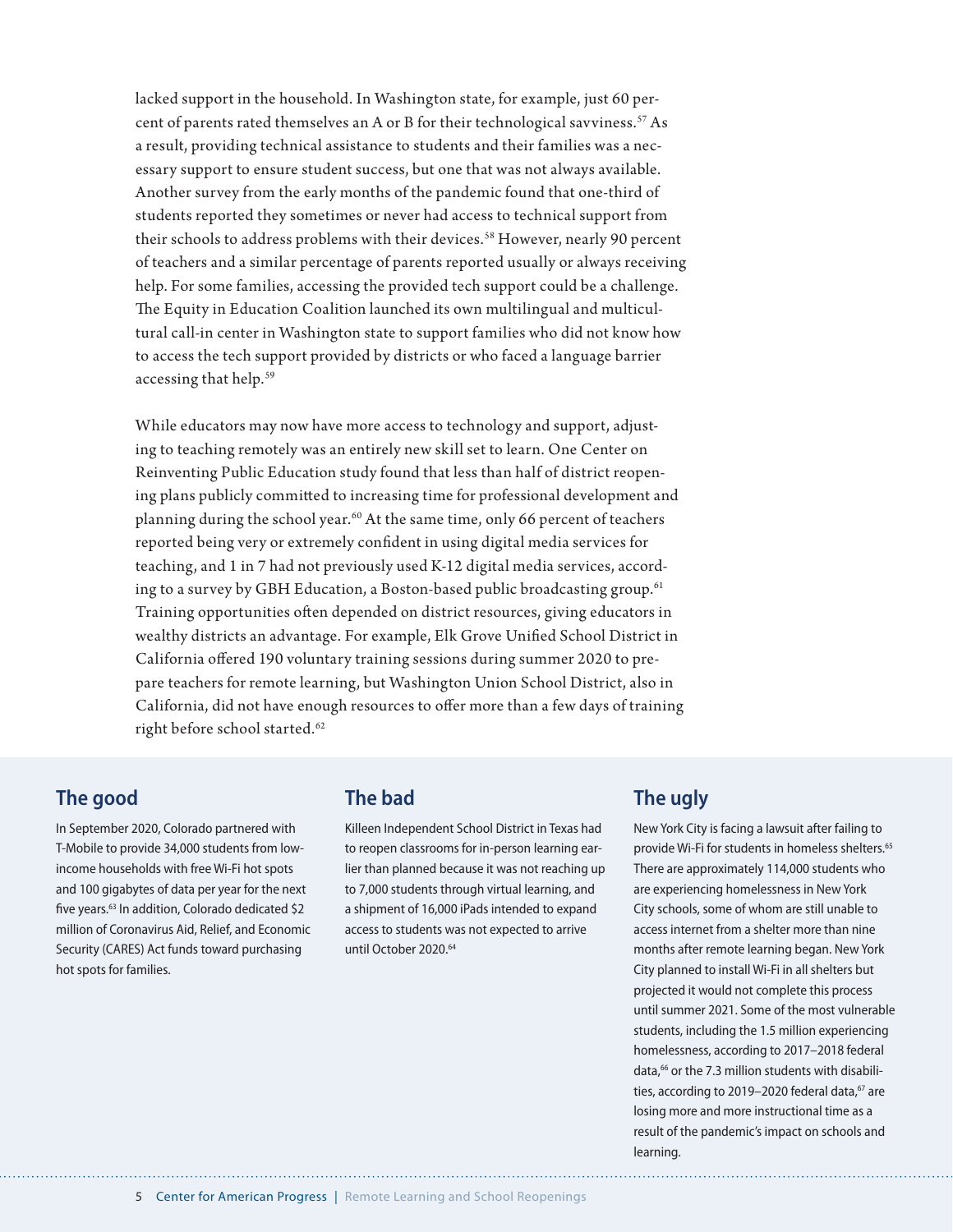### Trend 3: Student resources in academics, school meals, and extracurriculars

Remote learning and the digital divide resulted in students and schools having to adapt to new academic challenges. At the same time, the important nonacademic services, such as school meals and extracurriculars, that schools provide to students were also affected by the pandemic.

#### Academic supports: Grading, testing, and graduation requirements

While the digital divide created unique challenges for students, the transition to remote learning was a difficult shift across the board. In spring 2020, many schools decided to forego traditional grading and switched to a pass-fail system. Five of the six largest districts in California changed their grading systems in the spring to ensure that students were not punished for the sudden change in learning.<sup>68</sup> Nine states also waived some of their graduation requirements, such as mandated courses, end-of-course exams, and minimum attendance hours.<sup>69</sup>

Likewise, the pandemic created upheaval with the college application process. In spring 2020, the College Board amended the Advanced Placement (AP) exam to be taken virtually at home, which resulted in some technical difficulties.70 The number of exams taken in 2020 decreased by about 7 percent from 2019, but students' average scores were the highest they have been since 2000.71 Moreover, dates for the SAT in spring 2020 were canceled with no virtual replacement. When testing dates resumed in fall 2020, many students had trouble finding an available slot due to increased demand.72 The uncertainty and lack of access to testing led most colleges and universities to drop their requirement for applicants to submit test scores, and about 616 additional colleges reported that they would adopt test-optional applications for the 2021-22 school year.73 Many schools, such as the University of California system, are planning to remain that way after the pandemic, citing concerns that standardized tests disadvantage students who are from low-income backgrounds and BIPOC.<sup>74</sup> The change in testing requirements led to a significant increase in applications to the country's top schools. For example, Harvard University saw a 57 percent increase in applications from the previous year.75 At the same time, enrollment deferrals—students choosing to join the incoming class of 2025 instead of the class of 2024—also jumped from previous years. The University of Pennsylvania saw a roughly 300 percent increase in enrollment deferrals.<sup>76</sup> This may affect next year's acceptance rates, as many slots will already be filled with students who chose to defer.

While many districts reverted to letter grades in the fall, some continued to modify their grading policies. West Contra Costa and San Diego unified school districts in California, for example, decided not to punish students for late work or unexcused absences.77 Long Beach Unified School District, also in California, went further, directing teachers to reduce homework, not grade homework, and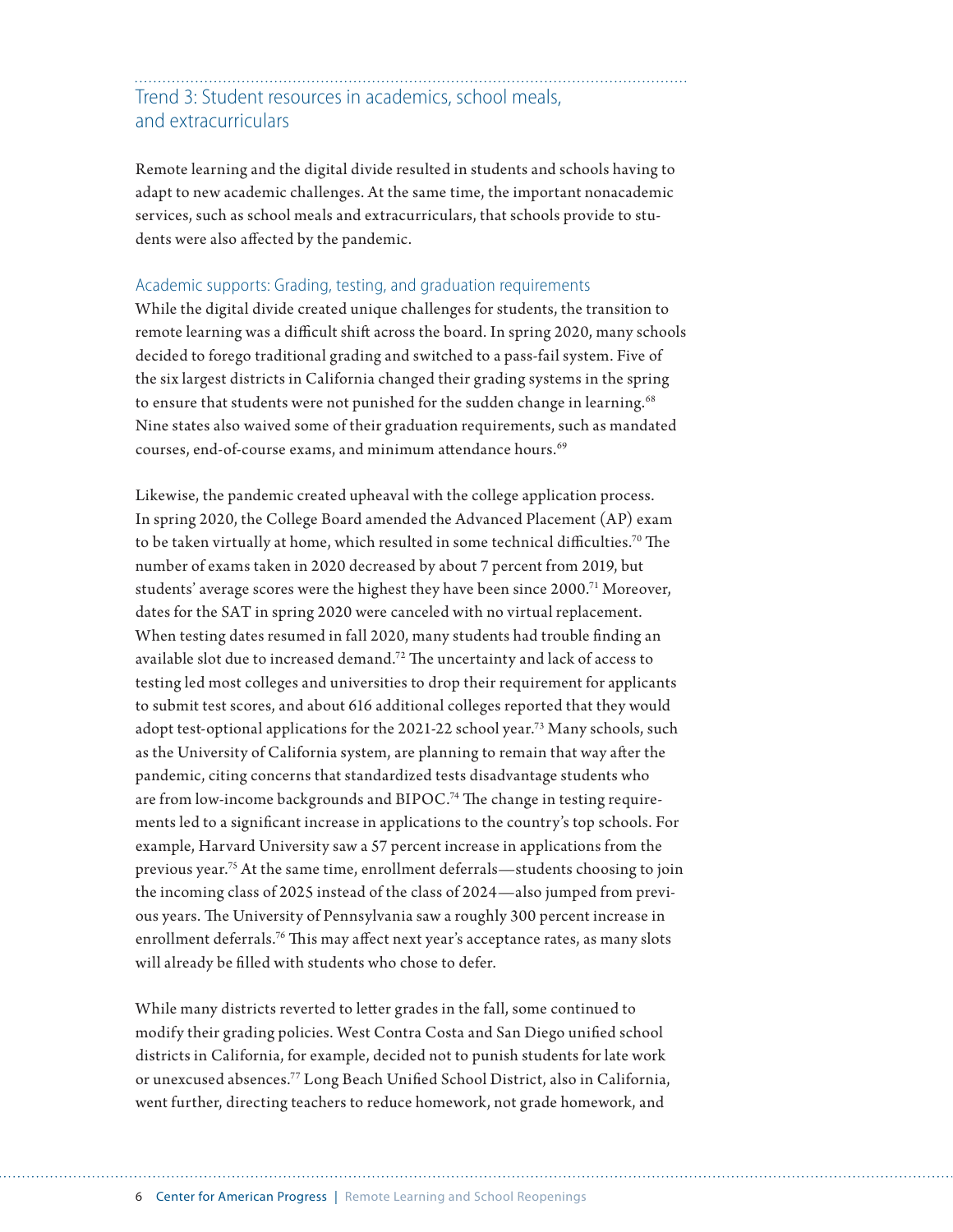not give out Fs on assignments.78 Beyond simply reducing stress, providing these grading flexibilities to students could also help address equity concerns by not penalizing students who are low income or BIPOC, who were less likely to have access to technology.79

#### The need for school meals

Schools not only serve as centers of learning but also provide additional critical services to students and their families. When schools closed during the pandemic, these services also had to adapt to the remote setting, pushing schools to implement new strategies for delivery or modifications to ensure safety. Before the pandemic, schools were serving approximately 15 million breakfasts and 30 million lunches every day at reduced or no cost to students.<sup>80</sup> With school cafeterias no longer open, schools had to turn to alternative methods to distribute meals. The U.S. Department of Agriculture (USDA) established nationwide waivers in March 2020 to "streamline access, enhance program flexibility, and reduce administrative burden."81 These waivers, since extended through summer 2021, allowed schools flexibility in how they distributed meals to students and expanded eligibility to all students. In spring 2020, 81 percent of schools distributed grab-and-go meals at drive-thru pickup sites, 42 percent delivered meals directly to homes, and 32 percent used bus routes to distribute meals.<sup>82</sup>

By the fall, however, only about 15 percent of children from low-income households who qualified for free or reduced meals were getting them.<sup>83</sup> Arizona's Tucson Unified School District, where 70 percent of families qualify, saw a 90 percent decrease at the start of this school year in the number of meals served per day.<sup>84</sup> This is especially concerning given that the number of children in need of these services has risen dramatically over the course of the pandemic. U.S. Census Bureau surveys found that children in 1 in 6 households were not eating enough in June 2020 because their families could not afford food,<sup>85</sup> and the Brookings Institution estimated that as many as 14 million children were going hungry during this time.<sup>86</sup> Food insecurity disproportionately affects Black and/or Hispanic/ Latinx families, compared with their white counterparts. In September 2020, 1 in 4 families reported experiencing food insecurity in the previous 30 days, but among families where the parents were Black and/or Hispanic/Latinx, that number jumped to 4 in 10.87 School nutrition is essential to students' ability to learn. A lack of nutrients in one's diet has been linked to poor motor and language skills and has lasting effects on how children's brains take shape.<sup>88</sup> Childhood hunger has also been tied to hyperactivity and poor memory, further reducing students' ability to access a quality education during the pandemic.<sup>89</sup>

#### The impact of extracurriculars

Another important part of a comprehensive education is access to extracurricular activities. Extracurriculars provide important opportunities for students to create social connections with peers, explore different interests, and reinforce lessons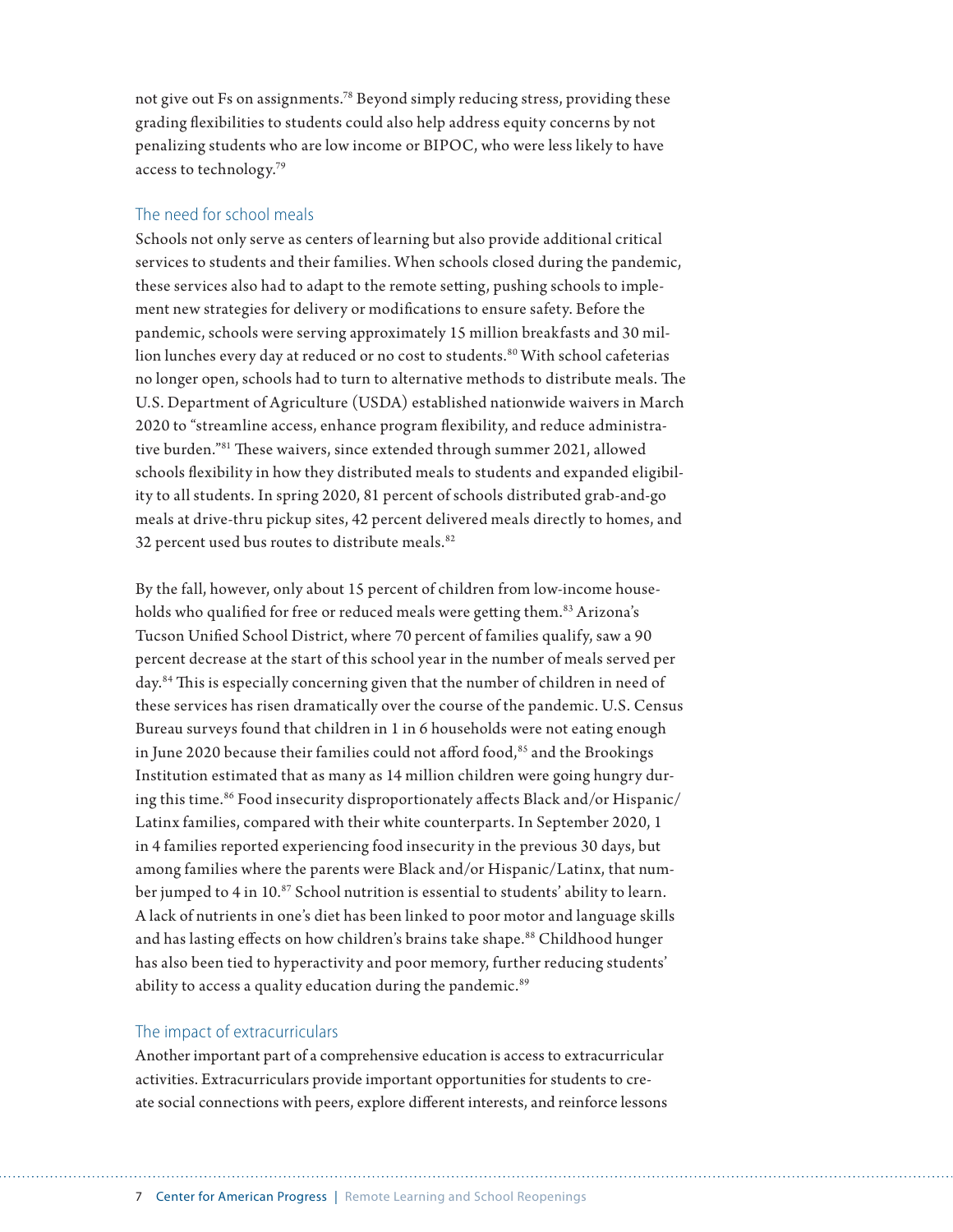from the classroom, and they help pave pathways to higher education.<sup>90</sup> Research has also found that participation in extracurriculars increases students' engagement with their school and decreases the likelihood of school failure and dropping out.<sup>91</sup> At the start of the pandemic, however, schools rightly canceled extracurriculars and sports as they closed. By the beginning of the 2020-21 school year, 16 states and Washington, D.C., had canceled or postponed at least some fall sports seasons.<sup>92</sup> Illinois, for example, postponed to spring 2021 what it determined to be "high risk" sports that are not conducive to social distancing, such as football and soccer, but allowed "low risk" sports, such as golf and tennis, to go forward in fall 2020.<sup>93</sup>

As the pandemic progressed, many schools turned to innovative solutions to safely engage students in extracurriculars. In fact, a 2020 survey found that students favored opportunities to "socialize with fellow students" and engage in "online clubs and other extracurricular activities" to address stress and isolation during the pandemic.<sup>94</sup> Two Rivers Public Charter School in Washington, D.C., started more than a dozen virtual student clubs, including Lego Club, Drawing Club, and Mindfulness Club to help younger students feel connected.95 East Bay Innovation Academy in California even built dedicated time into the school day for club meetings to ensure students were able to participate.<sup>96</sup> When schools did reopen, clubs had to introduce health and safety protocols. Waukesha North High School in Wisconsin required club advisers to complete planning forms where they described plans to keep students socially distanced as well as sanitization measures.97 The reintroduction of extracurriculars for students was an important way to provide some normalcy and regular social interaction and keep students engaged. In contrast, there were not many opportunities for innovation in sports, especially those such as football, which require students to be in close contact. While the resumption of sports may have provided some normalcy, like other extracurriculars did, they also posed a greater health risk, leading to positive  $COVID-19 \text{ cases}$ <sup>98</sup>

#### **The good**

Maryland was approved by the USDA to operate a Pandemic Electronic Benefit Transfer (P-EBT) program to provide breakfast, lunch, and a snack for all eligible children throughout the pandemic.99 Families were mailed an EBT card loaded with funds, which they could use to purchase food directly while schools were closed rather than pick up or wait for delivery of meals at specific times.

#### **The bad**

Michigan saw a big spike in COVID-19 cases among children in spring 2021, hitting a record high in the state for hospitalizations for pediatric patients during the pandemic. Health officials cited outbreaks among youth athletes as one of the biggest drivers of these new infections. They reported 312 school outbreaks linked to classrooms, after-school activities, and sports.100

#### **The ugly**

The NAACP sued Leeds City School District in Alabama to restart meal services for students after the district decided to stop serving meals in April 2020.<sup>101</sup> Not only did this decision disproportionately affect the district's Black students, but the NAACP claims that it violated federal school desegregation orders.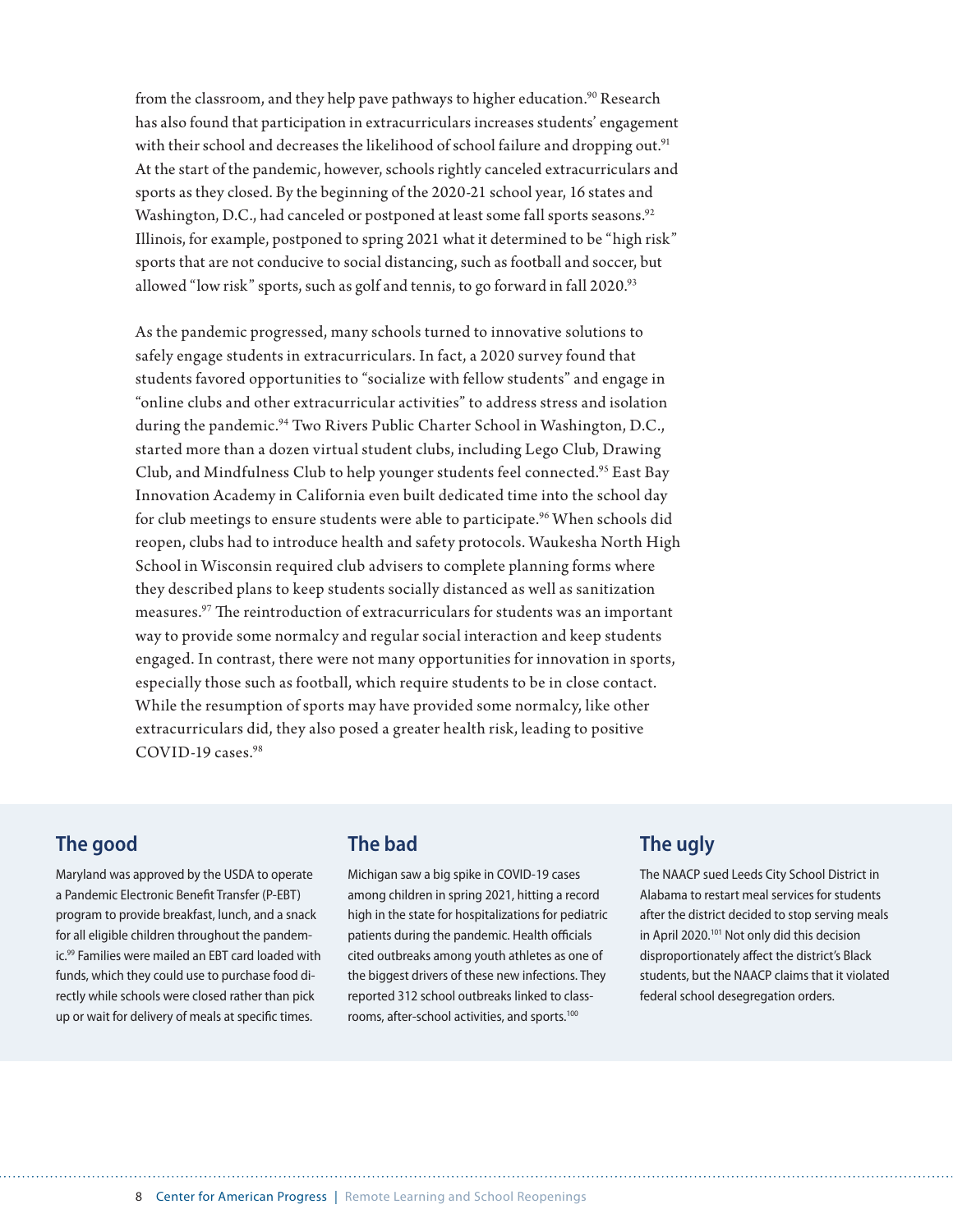## Trend 4: Community engagement and activism

The pandemic and the move to remote learning has highlighted the importance of community engagement in education. With the uncertainty created by constantly shifting situations, effective communication with families has been essential to maintaining contact with students and providing them with the supports they need. Twenty-nine states engaged community members in some capacity when developing their reopening recommendations, and 36 states recommended that districts engage the community when developing their own plans.<sup>102</sup> Connecticut, for example, gathered input from more than 23,000 residents and 16,000-plus students when developing their reopening plan.<sup>103</sup>

Similarly, transparent communication with the community about COVID-19 cases in schools after reopening was critical. Fewer than half of states collected and provided any public data on COVID-19 cases in schools at the start of the 2020-21 school year.<sup>104</sup> This left districts to take the lead on reporting their cases. For example, Loudoun County Public Schools in Virginia decided to send schoolwide emails when a case was confirmed as well an alert to local media outlets.<sup>105</sup> Some districts in Florida even defied Gov. Ron DeSantis (R-FL) and publicly reported new cases among students and staff, leading the Florida Department of Health to ask some to take down their online dashboards that tracked cases.<sup>106</sup> However, an overall lack of reporting resulted in outside groups taking the job on themselves. Most notably, the National Education Association launched its own tracker breaking down cases by state, county, and school and linking to local news reports on infections.<sup>107</sup> Widespread lack of transparency has had real consequences when it comes to parents feeling comfortable sending students back to school when they reopened. This is especially prevalent in BIPOC-majority communities, who have been hit harder by the coronavirus,<sup>108</sup> where preexisting distrust in schools to keep their students safe has only been compounded by a lack of transparency and communication during the pandemic.<sup>109</sup>

The absence of clear communication, transparency, and community engagement has often manifested in a rise in protests, both in favor of and against reopening. By the start of August 2020, protests had already popped up in at least three dozen school districts across the country in favor of following state health guidelines to reopen schools.110 Community activism continued throughout the year. About 80 parents protested outside Denver Public Schools district headquarters in October 2020 against the order that sent third to fifth graders back to remote learning.<sup>111</sup> In January 2021, about 100 teachers and parents protested against school reopening at Georgia's Cobb County School District,<sup>112</sup> and more than 120 educators called out sick on the first day of in-person instruction to protest reopening amid a surge of cases in the district.113 In May 2021, parents and students rallied outside Palm Beach County School District headquarters in Florida, calling for an end to the district's mask mandate in schools.114 Schools will need to work hard to rebuild trust and communication with these community members as they enter the new school year.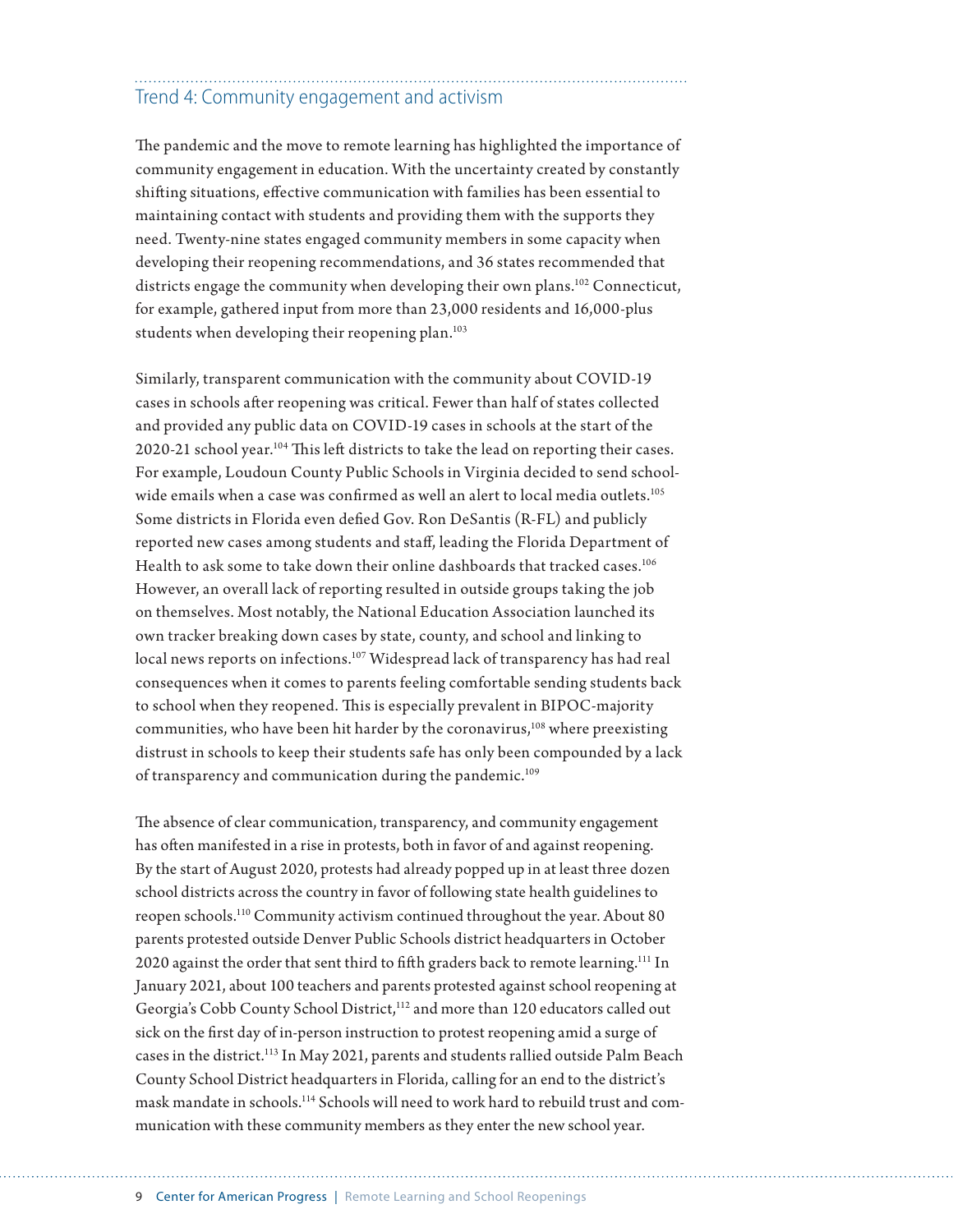Districts should also learn from this rise in community activism and be sure to seek input on how to spend federal relief dollars. This is especially needed in BIPOCmajority communities and under-resourced communities, where parent and student needs are unique and challenging, and meeting them is critical to ensuring that children continue learning successfully. Guidance from the U.S. Department of Education already requires states and districts to include input from students, families, educators, and other stakeholders;<sup>115</sup> these groups have important insight into what supports will be needed in the new school year to reopen school buildings successfully and address the challenges from the past school year. Some states, such as Georgia,116 have already begun collecting feedback, but they will need to ensure that they are actively engaging in outreach, especially to marginalized communities who have been most affected by the pandemic.

#### **The good**

Madison School District in Wisconsin launched its Big Ideas campaign to gather ideas from the community on how best to spend \$9.5 million in federal relief funding, half of the federal money allocated to the district.<sup>117</sup> The Big Ideas campaign will collect proposals from the community that describe the idea and the effect it will have on the community, a cost estimate, and staff needed to operate. The district is also asking that ideas target supports for "students of color, English language learners, special education students, early learners, students who are without stable housing, students in the district's Opportunity Youth program, or students who are unable to physically attend school in person because of hospitalization or incarceration."

#### **The bad**

In August 2020, hundreds of Arizona parents rallied in support of reopening school buildings, despite the fact that Arizona had the highest number of child COVID-19 cases per capita in the country at the time. Reports indicated that the majority of the crowd was not wearing a mask during the rally, as Arizona cases approached 188,000.118

#### **The ugly**

Gov. DeSantis falsely claimed that Florida ranked 34th among states in per capita pediatric COVID-19 cases while defending his decision to reopen school buildings in August.119 Florida did not include children older than 14 years old in the report cited by the governor, while all other states besides Utah included older children. When in the proper context, Florida actually ranked ninth among U.S. states in COVID-19 infections for children ages 0–17.

## Trend 5: Educators

Like students and families, educators have been greatly affected by the COVID-19 pandemic. When schools closed, educators had to completely reinvent how they performed their jobs. The stress of the pandemic clearly took its toll. A November 2020 report found that 77 percent of educators were working more hours than in the year prior, 60 percent enjoyed their job less, and 27 percent were considering leaving their job.120 A 2021 RAND Corp. survey found that 44 percent of teachers who left their jobs during COVID-19 cited the pandemic as their primary reason for leaving.<sup>121</sup> For teachers younger than 40, low pay that did not justify the stress and health risks and child care responsibilities were their top reasons. Teachers older than 40 cited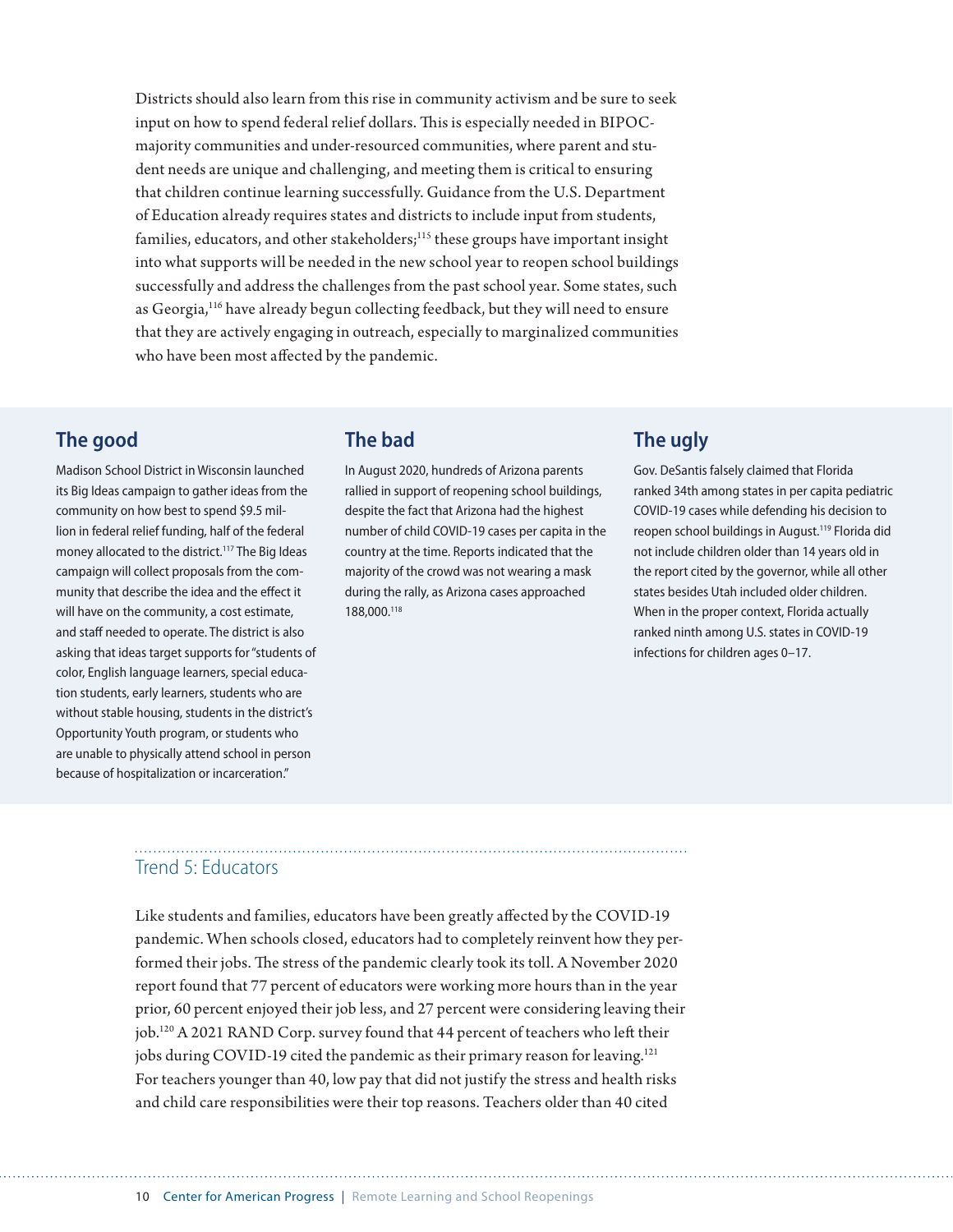health conditions putting them at risk as their primary factor. States such as Georgia and Utah offered pandemic bonuses of \$1,000 and \$1,500, respectively, in an effort to retain staff.122 From August to October 2020, Dallas Independent School District saw 62 teacher resignations, with 16 specifically citing COVID-19-related reasons.<sup>123</sup> Interestingly, this resignation rate was 50 percent lower than the rate during that time frame in  $2019$ .<sup>124</sup> This may be because like many others, educators may not have had the economic means to leave their positions. The pandemic caused 64 percent of educators to contribute less or stop paying into their general savings accounts, while 39 percent paid less or none of their credit card balances, and 12 percent paid less or none of their mortgage or rent.<sup>125</sup>

While some teachers chose to leave the workforce this year, others were laid off as their schools faced the brunt of the pandemic-caused economic recession. In October, the U.S. Department of Labor estimated that state and local education employment was down 8.8 percent from the previous year, though many of these were temporary layoffs or positions left unfilled.<sup>126</sup> In seven states, local education employment fell more than 10 percent.<sup>127</sup> Facing a \$57 million budget gap in December 2020, Philadelphia School District announced it may need to lay off or furlough employees after already instituting a central office hiring freeze and not hiring supplemental teachers.<sup>128</sup> Ultimately, it seems federal relief dollars have prevented these layoffs from happening.129 In Arizona, however, Tucson Unified School District failed to renew contracts for 60 teachers for the 2021-22 school year.<sup>130</sup>

Both resignations and layoffs have contributed to a rising number of teacher shortages, a problem that existed before the pandemic.<sup>131</sup> In fact, Arizona started the school year facing the worst teacher shortage it had ever seen, with more than 1,700 teacher positions unfilled.132 In Denver, having lost about half of their substitute teacher pool, the district resorted to asking parents to volunteer as substitutes.<sup>133</sup>

One of the biggest factors in getting educators back into the classroom was vaccinating them as soon as possible. Twenty-eight states and Washington, D.C., had opened priority vaccination to educators by mid-February 2021.<sup>134</sup> All educators were eligible by April 2021.<sup>135</sup> With the newest influx of relief funds in the American Rescue Plan, districts will have the opportunity to invest in supports for their educators, avoid layoffs, and hire additional staff to address unfinished learning and safe reopenings.

#### **The good**

Michigan has allocated \$53 million in hazard pay for teachers and \$20 million for support staff. Staff received MI Classroom Heroes Grants in the form of \$500 bonus payments to teachers and \$250 to support staff.<sup>136</sup>

#### **The bad**

Ohio Gov. Mike DeWine (R) threatened to not begin teacher vaccinations at schools that did not return to in-person learning by March 1, 2021. While most school districts were already planning to return by that date, there were a few that indicated they would not reopen their buildings by then, which the governor called "simply not acceptable."137

#### **The ugly**

Gilbert Public Schools in Arizona laid off 152 teachers and staff for the 2021-22 school year due to declining enrollment during the pandemic. This is a reduction of about 7.5 percent of employees, including the only teacher in the drama program.<sup>138</sup>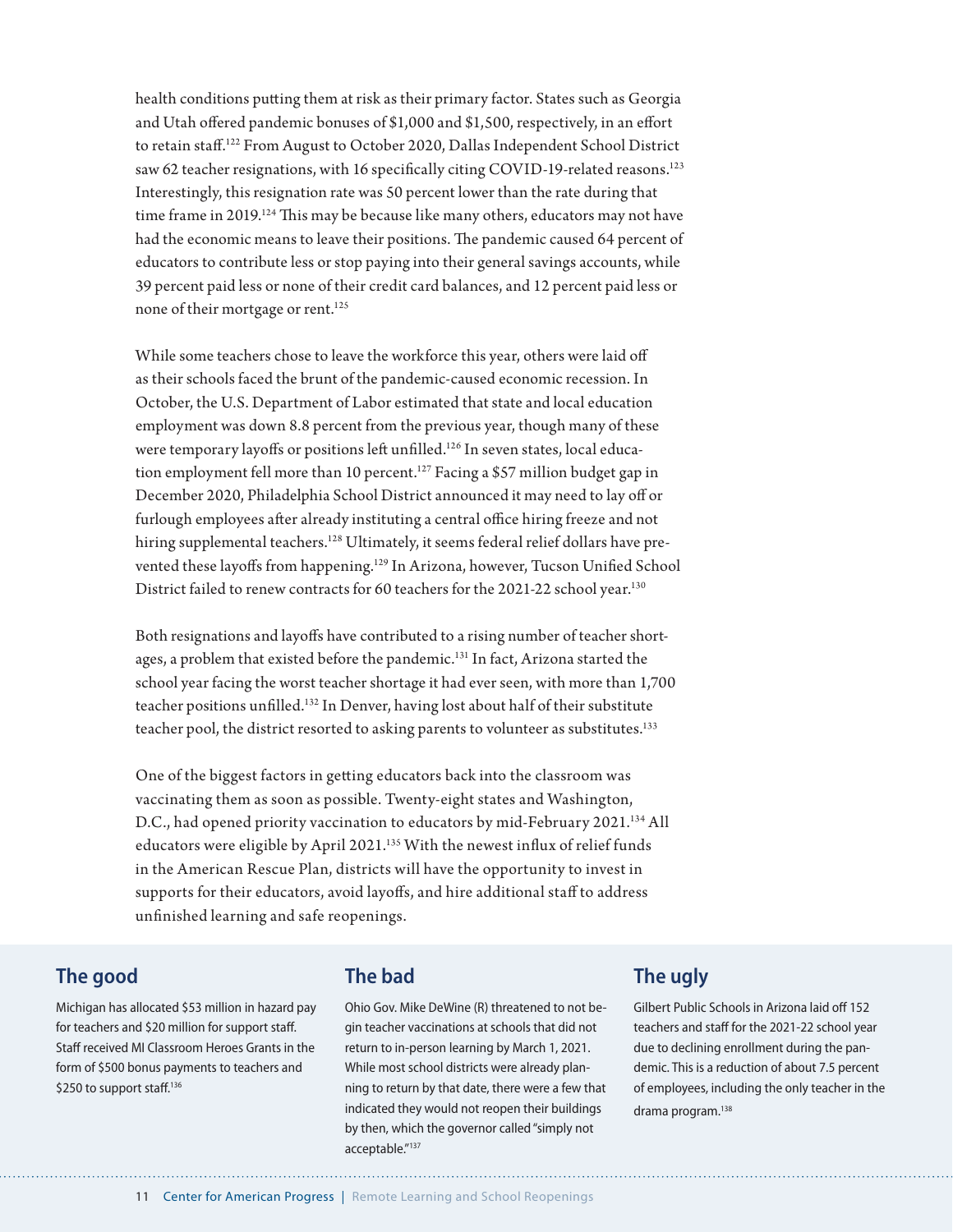## Conclusion

This past year has been extremely difficult for everyone involved in the education system, but as schools look to recovery, it is important that the lessons learned during this time are not forgotten and the mistakes made are not repeated. Remote learning is likely to remain in the short term, until the United States brings coronavirus transmission under control, but also as a permanent option for some students post-pandemic,<sup>139</sup> as climate disasters force schools to close<sup>140</sup> and even to avoid the occasional snow day.141 Schools must learn from their successes and failures this year to ensure that there is not just a return to the status quo. School buildings that remain open for in-person learning during the pandemic should take appropriate precautions for student and educator health, including mask wearing, social distancing, and monitoring the local level of COVID-19 transmission. In areas where it remains unsafe to reopen, districts must take steps to provide quality remote education to all students.

There is clearly a long way to go to close the digital divide—a goal that schools and districts should not give up on in an increasingly digital world. Schools, districts, and state departments of education should seek out opportunities for innovation to ensure that their students are receiving all the wraparound supports they need to flourish in school. Likewise, schools should aim to be the center of the community, engaging families as they build back from the pandemic and maintaining relationships in the future. And finally, educators should be given the respect, resources, and compensation they deserve. With the unprecedented influx of federal funding, there is an opportunity to transform the education system into one that can provide all students with a quality education.

*Megan Ferren is a research assistant for K-12 Education at the Center for American Progress.*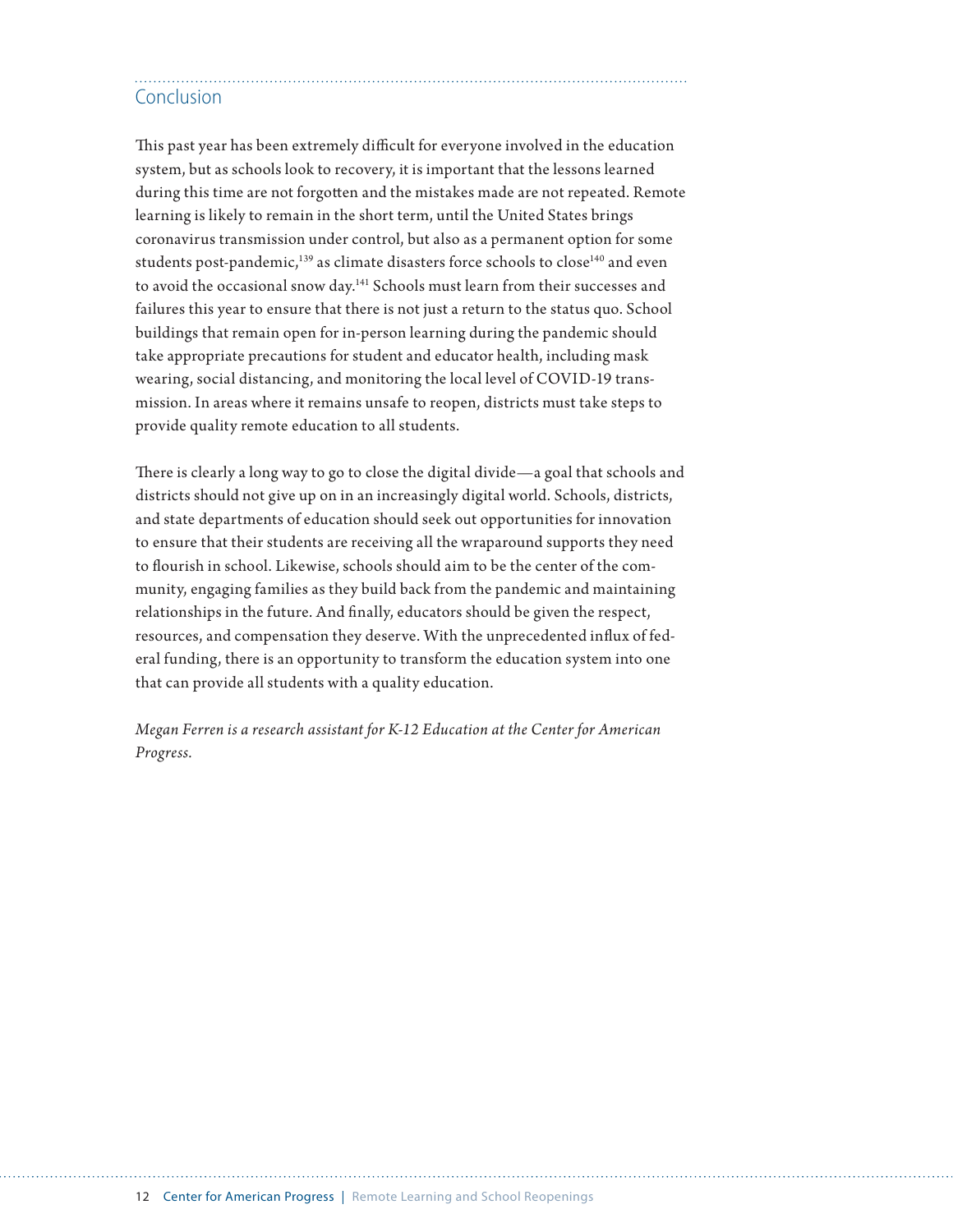#### Endnotes

- 1 *Education Week*, "Map: Coronavirus and School Closures in 2019-2020," March 6, 2020, available at [https://www.](https://www.edweek.org/leadership/map-coronavirus-and-school-closures-in-2019-2020/2020/03) [edweek.org/leadership/map-coronavirus-and-school](https://www.edweek.org/leadership/map-coronavirus-and-school-closures-in-2019-2020/2020/03)[closures-in-2019-2020/2020/03](https://www.edweek.org/leadership/map-coronavirus-and-school-closures-in-2019-2020/2020/03).
- 2 School Nutrition Association, "School Meal Trends and Stats," available at [https://schoolnutrition.org/aboutschool](https://schoolnutrition.org/aboutschoolmeals/schoolmealtrendsstats/)[meals/schoolmealtrendsstats/](https://schoolnutrition.org/aboutschoolmeals/schoolmealtrendsstats/) (last accessed June 2021).
- 3 Josh Moody, "How COVID-19 Is Upending Extracurriculars," U.S. News and World Report, August 21, 2020, available at [https://www.usnews.com/education/best-colleges/](https://www.usnews.com/education/best-colleges/articles/how-coronavirus-is-upending-high-school-extracurricular-activities) [articles/how-coronavirus-is-upending-high-school-extra](https://www.usnews.com/education/best-colleges/articles/how-coronavirus-is-upending-high-school-extracurricular-activities)[curricular-activities](https://www.usnews.com/education/best-colleges/articles/how-coronavirus-is-upending-high-school-extracurricular-activities).
- 4 Education Week Staff, "A Year of COVID-19: What It Looked Like for Schools," *Education Week*, March 4, 2021, available at [https://www.edweek.org/leadership/a-year-of-covid-](https://www.edweek.org/leadership/a-year-of-covid-19-what-it-looked-like-for-schools/2021/03)[19-what-it-looked-like-for-schools/2021/03](https://www.edweek.org/leadership/a-year-of-covid-19-what-it-looked-like-for-schools/2021/03).
- 5 Ibid.
- 6 Johns Hopkins Berman Institute of Bioethics, "School Reopening Plan Tracker," available at [https://bioethics.jhu.](https://bioethics.jhu.edu/research-and-outreach/projects/eschool-initiative/school-policy-tracker/) [edu/research-and-outreach/projects/eschool-initiative/](https://bioethics.jhu.edu/research-and-outreach/projects/eschool-initiative/school-policy-tracker/) [school-policy-tracker/](https://bioethics.jhu.edu/research-and-outreach/projects/eschool-initiative/school-policy-tracker/) (last accessed June 2021).
- 7 Education Week Staff, "A Year of COVID-19."
- 8 Ibid.
- 9 The 74, "Roadmap to Reopening: Face Coverings," available at [https://www.the74million.org/article/roadmap-to](https://www.the74million.org/article/roadmap-to-reopening-face-coverings/)[reopening-face-coverings/](https://www.the74million.org/article/roadmap-to-reopening-face-coverings/) (last accessed June 2021).
- 10 Wences Arvelo and others, "COVID-19 Stats: Percentage of Middle and High School Students Aged 13-21 Years Attending In-Person Classes Who Reported Observing Fellow Students Wearing a Mask All the Time, by School Setting and Activity – United States, October 2020," Centers for Disease Control and Prevention, February 12, 2021, available at [https://www.cdc.gov/mmwr/volumes/70/wr/](https://www.cdc.gov/mmwr/volumes/70/wr/mm7006a5.htm) [mm7006a5.htm](https://www.cdc.gov/mmwr/volumes/70/wr/mm7006a5.htm).
- 11 Mark Lieberman, "Schools Are Doing COVID-19 Temperature Checks: Do They Really Help?", *Education Week*, November 5, 2020, available at [https://www.edweek.org/](https://www.edweek.org/leadership/schools-are-doing-covid-19-temperature-checks-do-they-really-help/2020/11) [leadership/schools-are-doing-covid-19-temperature](https://www.edweek.org/leadership/schools-are-doing-covid-19-temperature-checks-do-they-really-help/2020/11)[checks-do-they-really-help/2020/11.](https://www.edweek.org/leadership/schools-are-doing-covid-19-temperature-checks-do-they-really-help/2020/11)
- 12 Joseph Guzman, "Fauci explains why temperature checks to fight COVID-19 are unreliable," *The Hill*, August 19, 2020, available at [https://thehill.com/changing-america/](https://thehill.com/changing-america/well-being/prevention-cures/512769-fauci-explains-why-temperature-checks-to-fight) [well-being/prevention-cures/512769-fauci-explains-why](https://thehill.com/changing-america/well-being/prevention-cures/512769-fauci-explains-why-temperature-checks-to-fight)[temperature-checks-to-fight](https://thehill.com/changing-america/well-being/prevention-cures/512769-fauci-explains-why-temperature-checks-to-fight).
- 13 Lieberman, "Schools Are Doing COVID-19 Temperature Checks."
- 14 Centers for Disease Control and Prevention, "Operational Strategy for K-12 Schools through Phased Prevention," available at https://www.cdc.gov/coronavirus/2019 ncov/community/schools-childcare/operation-strategy. html#anchor\_1616080181070 (last accessed June 2021).
- 15 American Enterprise Institute and College Crisis Initiative of Davidson College, "Return to Learn Tracker," available at <https://www.returntolearntracker.net/>(last accessed June 2021).
- 16 Ibid.
- 17 Alliance for Excellent Education, "Students of Color Caught in the Homework Gap" (Washington: 2020), available at <https://futureready.org/homework-gap/>.
- 18 National Center for Education Statistics, "Characteristics of Children's Families," available at https://nces.ed.gov/ programs/coe/indicator/cce#:~:text=See%20Digest%20 of%20Education%20Statistics%202020%2C%20 table%20102.60.,in%20families%20living%20in%20 poverty.&text=The%20poverty%20rate%20for%20 children,in%202010%20(21%20percent) (last accessed June 2021).

#### 19 Ibid.

- 20 Hailly T.N. Korman, Bonnie O'Keefe, and Matt Repka, "Missing in the Margins: Estimating the Scale of the COVID-19 Attendance Crisis" (Washington: Bellwether Education Partners, 2020), available at [https://bellwethereducation.](https://bellwethereducation.org/publication/missing-margins-estimating-scale-covid-19-attendance-crisis) [org/publication/missing-margins-estimating-scale-covid-](https://bellwethereducation.org/publication/missing-margins-estimating-scale-covid-19-attendance-crisis)[19-attendance-crisis.](https://bellwethereducation.org/publication/missing-margins-estimating-scale-covid-19-attendance-crisis)
- 21 Faith Hill, "The Pandemic Is a Crisis for Students With Special Needs," *The Atlantic*, April 18, 2020, available at [https://](https://www.theatlantic.com/education/archive/2020/04/special-education-goes-remote-covid-19-pandemic/610231/) [www.theatlantic.com/education/archive/2020/04/special](https://www.theatlantic.com/education/archive/2020/04/special-education-goes-remote-covid-19-pandemic/610231/)[education-goes-remote-covid-19-pandemic/610231/.](https://www.theatlantic.com/education/archive/2020/04/special-education-goes-remote-covid-19-pandemic/610231/)
- 22 Karen Ann Cullotta, "Just as schools begin to reopen, many are closing again as COVID-19 surges: 'It's almost an impossible situation'," *Chicago Tribune*, October 20, 2020, available at [https://www.chicagotribune.com/](https://www.chicagotribune.com/coronavirus/ct-covid-19-schools-reopening-then-closing-20201020-syms44ttpjezhbahkrtxvo2keq-story.html) [coronavirus/ct-covid-19-schools-reopening-then-closing-](https://www.chicagotribune.com/coronavirus/ct-covid-19-schools-reopening-then-closing-20201020-syms44ttpjezhbahkrtxvo2keq-story.html)[20201020-syms44ttpjezhbahkrtxvo2keq-story.html.](https://www.chicagotribune.com/coronavirus/ct-covid-19-schools-reopening-then-closing-20201020-syms44ttpjezhbahkrtxvo2keq-story.html)
- 23 Amy Zimmer, "Yes, many NYC school buildings have reopened. But COVID cases frequently close them down," Chalkbeat New York, February 3, 2021, available at [https://](https://ny.chalkbeat.org/2021/2/3/22264725/nyc-school-closures-covid-disruptions) [ny.chalkbeat.org/2021/2/3/22264725/nyc-school-closures](https://ny.chalkbeat.org/2021/2/3/22264725/nyc-school-closures-covid-disruptions)[covid-disruptions](https://ny.chalkbeat.org/2021/2/3/22264725/nyc-school-closures-covid-disruptions).
- 24 American Enterprise Institute and College Crisis Initiative of Davidson College, "Return to Learn Tracker."
- 25 *Education Week*, "Map: Where Are Schools Required to Be Open for the 2020-21 School Year?", July 28, 2020, available at [https://www.edweek.org/leadership/map-where-are](https://www.edweek.org/leadership/map-where-are-schools-closed/2020/07)[schools-closed/2020/07](https://www.edweek.org/leadership/map-where-are-schools-closed/2020/07).
- 26 Centers for Disease Control and Prevention, "Nearly 80 percent of teachers, school staff, and childcare workers receive at least one shot of COVID-19 vaccine," Press release, April 6, 2021, available at [https://www.cdc.gov/media/](https://www.cdc.gov/media/releases/2021/s0406-teachers-staff-vaccine.html) [releases/2021/s0406-teachers-staff-vaccine.html](https://www.cdc.gov/media/releases/2021/s0406-teachers-staff-vaccine.html).
- 27 American Enterprise Institute and College Crisis Initiative of Davidson College, "Return to Learn Tracker.
- 28 Juan Perez Jr., "Teachers union leader calls for 'fully reopening' schools this fall," *Politico*, May 13, 2021, available at [https://www.politico.com/news/2021/05/13/teachers](https://www.politico.com/news/2021/05/13/teachers-union-leader-full-school-reopening-488032)[union-leader-full-school-reopening-488032](https://www.politico.com/news/2021/05/13/teachers-union-leader-full-school-reopening-488032).
- 29 Lauren Camera, "CDC: Black, Latino Parents More Concerned About School Reopenings Than Whites," U.S. News and World Report, December 10, 2020, available at [https://www.usnews.com/news/education-news/](https://www.usnews.com/news/education-news/articles/2020-12-10/cdc-black-latino-parents-more-concerned-about-school-reopenings-than-whites) [articles/2020-12-10/cdc-black-latino-parents-more-con](https://www.usnews.com/news/education-news/articles/2020-12-10/cdc-black-latino-parents-more-concerned-about-school-reopenings-than-whites)[cerned-about-school-reopenings-than-whites.](https://www.usnews.com/news/education-news/articles/2020-12-10/cdc-black-latino-parents-more-concerned-about-school-reopenings-than-whites)
- 30 Centers for Disease Control and Prevention, "Risk for COVID-19 Infection, Hospitalization, and Death By Race/Ethnicity," available at [https://www.cdc.gov/](https://www.cdc.gov/coronavirus/2019-ncov/covid-data/investigations-discovery/hospitalization-death-by-race-ethnicity.html) [coronavirus/2019-ncov/covid-data/investigations-dis](https://www.cdc.gov/coronavirus/2019-ncov/covid-data/investigations-discovery/hospitalization-death-by-race-ethnicity.html)[covery/hospitalization-death-by-race-ethnicity.html](https://www.cdc.gov/coronavirus/2019-ncov/covid-data/investigations-discovery/hospitalization-death-by-race-ethnicity.html) (last accessed June 2021).
- 31 U.S. Government Accountability Office, "K-12 Education: School Districts Frequently Identified Multiple Building Systems Needing Updates or Replacement" (Washington: 2020), available at [https://www.gao.gov/products/gao-20-](https://www.gao.gov/products/gao-20-494) [494](https://www.gao.gov/products/gao-20-494).
- 32 Bracey Harris, "Why Black families are choosing to keep their kids remote when schools reopen," The Hechinger Report, August 7, 2020, available at [https://hechingerreport.](https://hechingerreport.org/why-black-families-are-choosing-to-keep-their-kids-remote-when-schools-reopen/) [org/why-black-families-are-choosing-to-keep-their-kids](https://hechingerreport.org/why-black-families-are-choosing-to-keep-their-kids-remote-when-schools-reopen/)[remote-when-schools-reopen/](https://hechingerreport.org/why-black-families-are-choosing-to-keep-their-kids-remote-when-schools-reopen/).
- 33 Tequilla Brownie and others, "Promising Practices Emerge from Expert Peer Review of District Reopening Plans" (Alexandria, VA: Collaborative for Student Success and Seattle: Center on Reinventing Public Education, 2020), available at [https://www.crpe.org/sites/default/files/1css\\_crpe\\_prom](https://www.crpe.org/sites/default/files/1css_crpe_promisingpractices_final.pdf)[isingpractices\\_final.pdf](https://www.crpe.org/sites/default/files/1css_crpe_promisingpractices_final.pdf).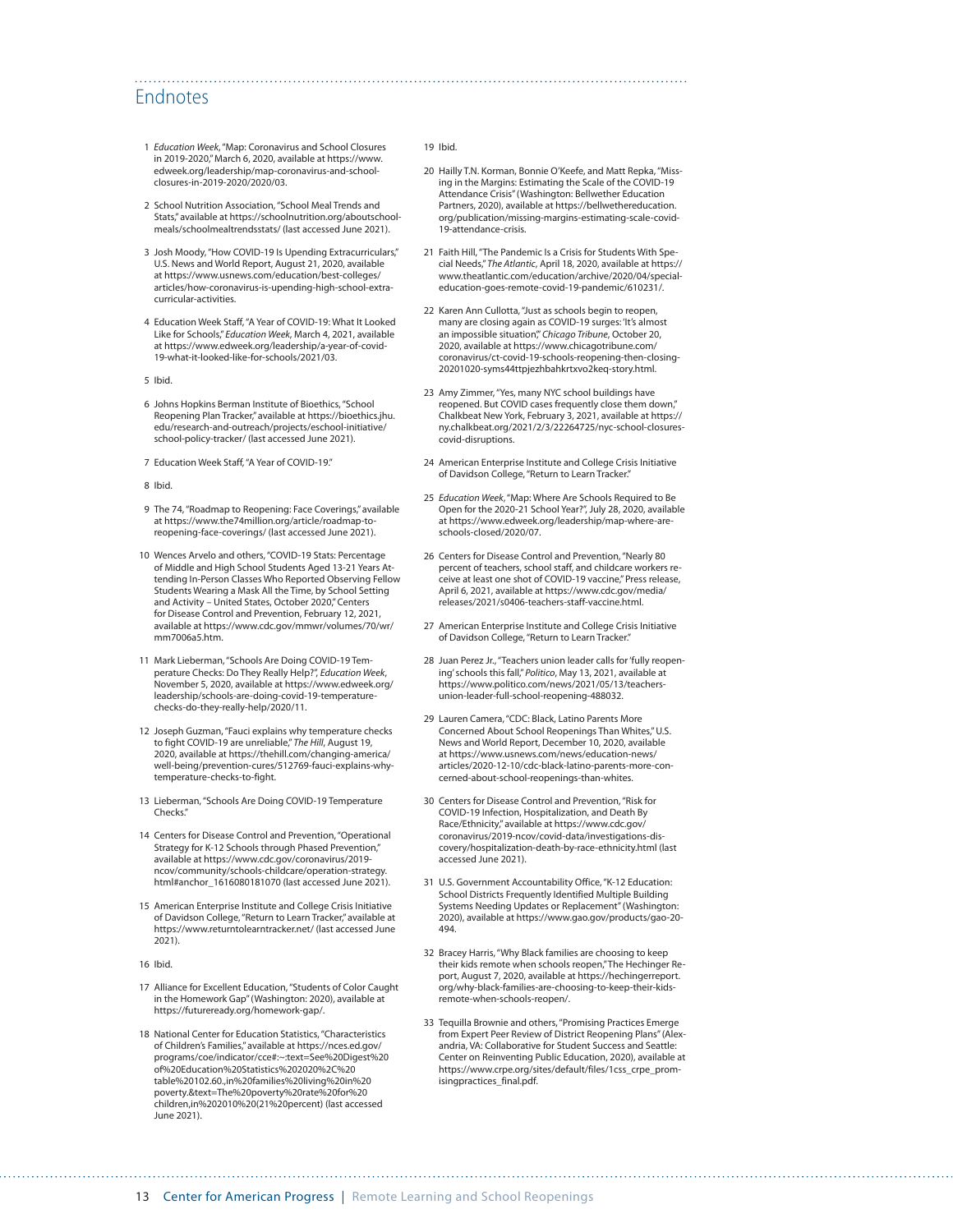- 34 Milwaukee Public Schools, "COVID-19 Update," available at [https://mps.milwaukee.k12.wi.us/en/District/Newsrooms/](https://mps.milwaukee.k12.wi.us/en/District/Newsrooms/Covid-19-Updates.htm) [Covid-19-Updates.htm](https://mps.milwaukee.k12.wi.us/en/District/Newsrooms/Covid-19-Updates.htm) (last accessed June 2021).
- 35 Ibid.
- 36 Milwaukee Public Schools, "2021-22 Superintendent's Proposed Budget" (Milwaukee: 2021), available at [https://mps.](https://mps.milwaukee.k12.wi.us/MPS-English/CFO/Budget--Finance/SuperintendentsProposedBudget.pdf) [milwaukee.k12.wi.us/MPS-English/CFO/Budget--Finance/](https://mps.milwaukee.k12.wi.us/MPS-English/CFO/Budget--Finance/SuperintendentsProposedBudget.pdf) [SuperintendentsProposedBudget.pdf](https://mps.milwaukee.k12.wi.us/MPS-English/CFO/Budget--Finance/SuperintendentsProposedBudget.pdf).
- 37 Daniela Flamini and Andrew Quintana, "State Official Demands South Florida Public Schools Reopen Ahead of Schedule," NBC 6, September 26, 2020, available at [https://](https://www.nbcmiami.com/news/local/florida-education-commissioner-demands-that-miami-dade-schools-reopen-by-october-5th/2298761/) [www.nbcmiami.com/news/local/florida-education-com](https://www.nbcmiami.com/news/local/florida-education-commissioner-demands-that-miami-dade-schools-reopen-by-october-5th/2298761/)[missioner-demands-that-miami-dade-schools-reopen-by](https://www.nbcmiami.com/news/local/florida-education-commissioner-demands-that-miami-dade-schools-reopen-by-october-5th/2298761/)[october-5th/2298761/](https://www.nbcmiami.com/news/local/florida-education-commissioner-demands-that-miami-dade-schools-reopen-by-october-5th/2298761/).
- 38 David Goodhue, "More than 45 COVID cases among staff at Broward schools. One student tests positive," *Miami Herald*, October 13, 2020, available at [https://www.miamiherald.](https://www.miamiherald.com/news/local/education/article246428490.html) [com/news/local/education/article246428490.html.](https://www.miamiherald.com/news/local/education/article246428490.html)
- 39 CBS Miami, "Miami-Dade Public Schools Reach 251 COVID Cases As United Teachers Of Dade Alarmed Over Miami Senior High," October 27, 2020, available at [https://miami.](https://miami.cbslocal.com/2020/10/27/miami-senior-high-school-students-quarantine-covid-exposure/) [cbslocal.com/2020/10/27/miami-senior-high-school](https://miami.cbslocal.com/2020/10/27/miami-senior-high-school-students-quarantine-covid-exposure/)[students-quarantine-covid-exposure/.](https://miami.cbslocal.com/2020/10/27/miami-senior-high-school-students-quarantine-covid-exposure/)
- 40 Ibid.
- 41 Molly Hensley-Clancy and Caroline O'Donovan, "The Truth Behind A Viral Picture Of A Reopening School Is Worse Than It Looked," BuzzFeed News, August 5, 2020, available at [https://www.buzzfeednews.com/article/mollyhensley](https://www.buzzfeednews.com/article/mollyhensleyclancy/georgia-school-reopening-photo-paulding-county)[clancy/georgia-school-reopening-photo-paulding-county](https://www.buzzfeednews.com/article/mollyhensleyclancy/georgia-school-reopening-photo-paulding-county).
- 42 Lauren Strapagiel, "A Georgia School Undid A Student's Suspension For Viral Hallway Photos," BuzzFeed News, August 7, 2020, available at [https://www.buzzfeednews.](https://www.buzzfeednews.com/article/laurenstrapagiel/georgia-school-undos-suspensions-for-viral-hallway-photos) [com/article/laurenstrapagiel/georgia-school-undos](https://www.buzzfeednews.com/article/laurenstrapagiel/georgia-school-undos-suspensions-for-viral-hallway-photos)[suspensions-for-viral-hallway-photos.](https://www.buzzfeednews.com/article/laurenstrapagiel/georgia-school-undos-suspensions-for-viral-hallway-photos)
- 43 WSB-TV Atlanta, "North Paulding High School shutting down after confirmed COVID-19 cases reported," March 23, 2021, available at [https://www.wsbtv.com/video/local](https://www.wsbtv.com/video/local-video/north-paulding-high-school-shutting-down-after-confirmed-covid-19-cases-reported/5cca162b-f602-424c-9cdb-9306b56942a4/)[video/north-paulding-high-school-shutting-down-after](https://www.wsbtv.com/video/local-video/north-paulding-high-school-shutting-down-after-confirmed-covid-19-cases-reported/5cca162b-f602-424c-9cdb-9306b56942a4/)[confirmed-covid-19-cases-reported/5cca162b-f602-424c-](https://www.wsbtv.com/video/local-video/north-paulding-high-school-shutting-down-after-confirmed-covid-19-cases-reported/5cca162b-f602-424c-9cdb-9306b56942a4/)[9cdb-9306b56942a4/](https://www.wsbtv.com/video/local-video/north-paulding-high-school-shutting-down-after-confirmed-covid-19-cases-reported/5cca162b-f602-424c-9cdb-9306b56942a4/).
- 44 Alliance for Excellent Education, "Students of Color Caught in the Homework Gap."
- 45 Ibid.
- 46 Mark Lieberman, "5 Things You Need to Know About Student Absences During COVID-19," *Education Week*, October 16, 2020, available at https://www.edweek.org/ leadership/5-things-you-need-to-know-about-studentabsences-during-covid-19/2020/10#:~:text=Student%20 absences%20have%20doubled%20during%20the%20 pandemic.&text=Educators%20who%20responded%20 to%20this,has%20increased%20to%2010%20percent.
- 47 Korman, O'Keefe, and Repka, "Missing in the Margins."
- 48 Jocelyn Gecker and Michael Liedtke, "AP Exclusive: US faces back-to-school laptop shortage," The Associated Press, August 22, 2020, available at [https://apnews.com/article/](https://apnews.com/article/virus-outbreak-ap-top-news-ca-state-wire-technology-lifestyle-01e9302796d749b6aadc35ddc8f4c946) [virus-outbreak-ap-top-news-ca-state-wire-technology](https://apnews.com/article/virus-outbreak-ap-top-news-ca-state-wire-technology-lifestyle-01e9302796d749b6aadc35ddc8f4c946)[lifestyle-01e9302796d749b6aadc35ddc8f4c946](https://apnews.com/article/virus-outbreak-ap-top-news-ca-state-wire-technology-lifestyle-01e9302796d749b6aadc35ddc8f4c946).

49 Ibid.

- 50 Erin Richards, Elinor Aspegren, and Erin Mansfield, "A year into the pandemic, thousands of students still can't get reliable WiFi for school. The digital divide remains worse than ever," *USA Today*, February 4, 2021, available at [https://www.usatoday.com/story/news/educa](https://www.usatoday.com/story/news/education/2021/02/04/covid-online-school-broadband-internet-laptops/3930744001/)[tion/2021/02/04/covid-online-school-broadband-internet](https://www.usatoday.com/story/news/education/2021/02/04/covid-online-school-broadband-internet-laptops/3930744001/)[laptops/3930744001/](https://www.usatoday.com/story/news/education/2021/02/04/covid-online-school-broadband-internet-laptops/3930744001/).
- 51 Emily Tate, "The Digital Divide Has Narrowed, But 12 Million Students Are Still Disconnected," EdSurge, January 27, 2021, available at [https://www.edsurge.com/](https://www.edsurge.com/news/2021-01-27-the-digital-divide-has-narrowed-but-12-million-students-are-still-disconnected) [news/2021-01-27-the-digital-divide-has-narrowed-but-](https://www.edsurge.com/news/2021-01-27-the-digital-divide-has-narrowed-but-12-million-students-are-still-disconnected)[12-million-students-are-still-disconnected.](https://www.edsurge.com/news/2021-01-27-the-digital-divide-has-narrowed-but-12-million-students-are-still-disconnected)
- 52 Richards, Aspegren, and Mansfield, "A year into the pandemic, thousands of students still can't get reliable WiFi for school. The digital divide remains worse than ever.
- 53 Lydia Nusbaum, "Students cram into cars to use bus hotspot for virtual learning," WSFA 12, September 2, 2020, available at [https://www.wsfa.com/2020/09/02/students](https://www.wsfa.com/2020/09/02/students-cram-into-cars-use-bus-hotspot-virtual-learning/)[cram-into-cars-use-bus-hotspot-virtual-learning/.](https://www.wsfa.com/2020/09/02/students-cram-into-cars-use-bus-hotspot-virtual-learning/)
- 54 Javeria Salman, "Hotspots no silver bullet for rural remote learning," The Hechinger Report, September 9, 2020, available at [https://hechingerreport.org/hotspots-no-silver](https://hechingerreport.org/hotspots-no-silver-bullet-for-rural-remote-learning/)[bullet-for-rural-remote-learning/](https://hechingerreport.org/hotspots-no-silver-bullet-for-rural-remote-learning/).
- 55 NCES Blog Editor, "New Study on U.S. Eighth-Grade Students' Computer Literacy," National Center for Education Statistics, November 5, 2019, available at [https://nces.](https://nces.ed.gov/blogs/nces/post/new-study-on-u-s-eighth-grade-students-computer-literacy) [ed.gov/blogs/nces/post/new-study-on-u-s-eighth-grade](https://nces.ed.gov/blogs/nces/post/new-study-on-u-s-eighth-grade-students-computer-literacy)[students-computer-literacy.](https://nces.ed.gov/blogs/nces/post/new-study-on-u-s-eighth-grade-students-computer-literacy)
- 56 Robin Lake and Alvin Makori, "The Digital Divide Among Students During COVID-19: Who Has Access? Who Doesn't?", Center on Reinventing Public Education, June 16, 2020, available at [https://www.crpe.org/thelens/](https://www.crpe.org/thelens/digital-divide-among-students-during-covid-19-who-has-access-who-doesnt) [digital-divide-among-students-during-covid-19-who-has](https://www.crpe.org/thelens/digital-divide-among-students-during-covid-19-who-has-access-who-doesnt)[access-who-doesnt](https://www.crpe.org/thelens/digital-divide-among-students-during-covid-19-who-has-access-who-doesnt).

57 Ibid.

- 58 Tony Wan, "Report: One of the Biggest Obstacles to Remote Learning? Finding a Quiet Place to Work," EdSurge, July 22, 2020, available at [https://www.edsurge.com/](https://www.edsurge.com/news/2020-07-22-report-one-of-the-biggest-obstacles-to-remote-learning-finding-a-quiet-place-to-work) [news/2020-07-22-report-one-of-the-biggest-obstacles-to](https://www.edsurge.com/news/2020-07-22-report-one-of-the-biggest-obstacles-to-remote-learning-finding-a-quiet-place-to-work)[remote-learning-finding-a-quiet-place-to-work](https://www.edsurge.com/news/2020-07-22-report-one-of-the-biggest-obstacles-to-remote-learning-finding-a-quiet-place-to-work).
- 59 Javeria Salman, "A multilingual, multicultural call center helps families of color cope with remote learning," The Hechinger Report, April 22, 2021, available at [https://hech](https://hechingerreport.org/a-multilingual-multicultural-call-center-helps-families-of-color-cope-with-remote-learning/)[ingerreport.org/a-multilingual-multicultural-call-center](https://hechingerreport.org/a-multilingual-multicultural-call-center-helps-families-of-color-cope-with-remote-learning/)[helps-families-of-color-cope-with-remote-learning/](https://hechingerreport.org/a-multilingual-multicultural-call-center-helps-families-of-color-cope-with-remote-learning/).
- 60 Bree Dusseault, Georgia Heyward, and Travis Pillow, "More districts should seize the opportunity to improve professional learning for teachers," Center on Reinventing Public Education, September 25, 2020, available at [https://www.](https://www.crpe.org/thelens/more-districts-should-seize-opportunity-improve-professional-learning-teachers) [crpe.org/thelens/more-districts-should-seize-opportunity](https://www.crpe.org/thelens/more-districts-should-seize-opportunity-improve-professional-learning-teachers)[improve-professional-learning-teachers.](https://www.crpe.org/thelens/more-districts-should-seize-opportunity-improve-professional-learning-teachers)
- 61 GBH Education, "New Study: Teachers Also Suffering from Digital Divide in Pandemic: Remote Learning Challenged Educators, Exacerbated Inequities Among Students," Press release, February 1, 2021, available at [https://www.wgbh.](https://www.wgbh.org/foundation/press/new-study-teachers-also-suffering-from-digital-divide-in-pandemic-remote-learning-challenged-educators-exacerbated-inequities-among-students) [org/foundation/press/new-study-teachers-also-suffering](https://www.wgbh.org/foundation/press/new-study-teachers-also-suffering-from-digital-divide-in-pandemic-remote-learning-challenged-educators-exacerbated-inequities-among-students)[from-digital-divide-in-pandemic-remote-learning](https://www.wgbh.org/foundation/press/new-study-teachers-also-suffering-from-digital-divide-in-pandemic-remote-learning-challenged-educators-exacerbated-inequities-among-students)[challenged-educators-exacerbated-inequities-among](https://www.wgbh.org/foundation/press/new-study-teachers-also-suffering-from-digital-divide-in-pandemic-remote-learning-challenged-educators-exacerbated-inequities-among-students)[students](https://www.wgbh.org/foundation/press/new-study-teachers-also-suffering-from-digital-divide-in-pandemic-remote-learning-challenged-educators-exacerbated-inequities-among-students).
- 62 Diana Lambert and Betty Márquez Rosales, "California school districts struggled to prepare teachers for distance learning this fall," EdSource, October 13, 2020, available at [https://edsource.org/2020/california-school-districts](https://edsource.org/2020/california-school-districts-struggled-to-prepare-teachers-for-distance-learning-this-fall/641442)[struggled-to-prepare-teachers-for-distance-learning-this](https://edsource.org/2020/california-school-districts-struggled-to-prepare-teachers-for-distance-learning-this-fall/641442)[fall/641442](https://edsource.org/2020/california-school-districts-struggled-to-prepare-teachers-for-distance-learning-this-fall/641442).
- 63 Erica Breunlin and Tamara Chuang, "Colorado pours \$2M into internet access for families while partnering with providers like T-Mobile to expand broadband," The Colorado Sun, September 2, 2020, available at [https://coloradosun.](https://coloradosun.com/2020/09/02/colorado-is-pouring-2m-into-internet-access-for-families-while-partnering-with-providers-to-expand-broadband/) [com/2020/09/02/colorado-is-pouring-2m-into-internet](https://coloradosun.com/2020/09/02/colorado-is-pouring-2m-into-internet-access-for-families-while-partnering-with-providers-to-expand-broadband/)[access-for-families-while-partnering-with-providers-to](https://coloradosun.com/2020/09/02/colorado-is-pouring-2m-into-internet-access-for-families-while-partnering-with-providers-to-expand-broadband/)[expand-broadband/.](https://coloradosun.com/2020/09/02/colorado-is-pouring-2m-into-internet-access-for-families-while-partnering-with-providers-to-expand-broadband/)
- 64 Aliyya Swaby, "As the school year begins online, thousands of Texas students are being left out of virtual learning," The Texas Tribune, September 1, 2020, available at [https://](https://www.texastribune.org/2020/09/01/texas-schools-reopening-virtual-learning/) [www.texastribune.org/2020/09/01/texas-schools-reopen](https://www.texastribune.org/2020/09/01/texas-schools-reopening-virtual-learning/)[ing-virtual-learning/.](https://www.texastribune.org/2020/09/01/texas-schools-reopening-virtual-learning/)
- 65 Alex Nicoll, "Homeless parents' lawsuit forcing New York City to provide WiFi for 114,000 homeless students will head to trial," Business Insider, January 3, 2021, available at [https://www.businessinsider.com/lawsuit-to-provide-wifi](https://www.businessinsider.com/lawsuit-to-provide-wifi-to-homeless-nyc-students-moves-forward-2021-1?utm_source=newsletter&utm_medium=email&utm_campaign=cb_bureau_ny)[to-homeless-nyc-students-moves-forward-2021-1?utm\\_](https://www.businessinsider.com/lawsuit-to-provide-wifi-to-homeless-nyc-students-moves-forward-2021-1?utm_source=newsletter&utm_medium=email&utm_campaign=cb_bureau_ny) [source=newsletter&utm\\_medium=email&utm\\_](https://www.businessinsider.com/lawsuit-to-provide-wifi-to-homeless-nyc-students-moves-forward-2021-1?utm_source=newsletter&utm_medium=email&utm_campaign=cb_bureau_ny) [campaign=cb\\_bureau\\_ny.](https://www.businessinsider.com/lawsuit-to-provide-wifi-to-homeless-nyc-students-moves-forward-2021-1?utm_source=newsletter&utm_medium=email&utm_campaign=cb_bureau_ny)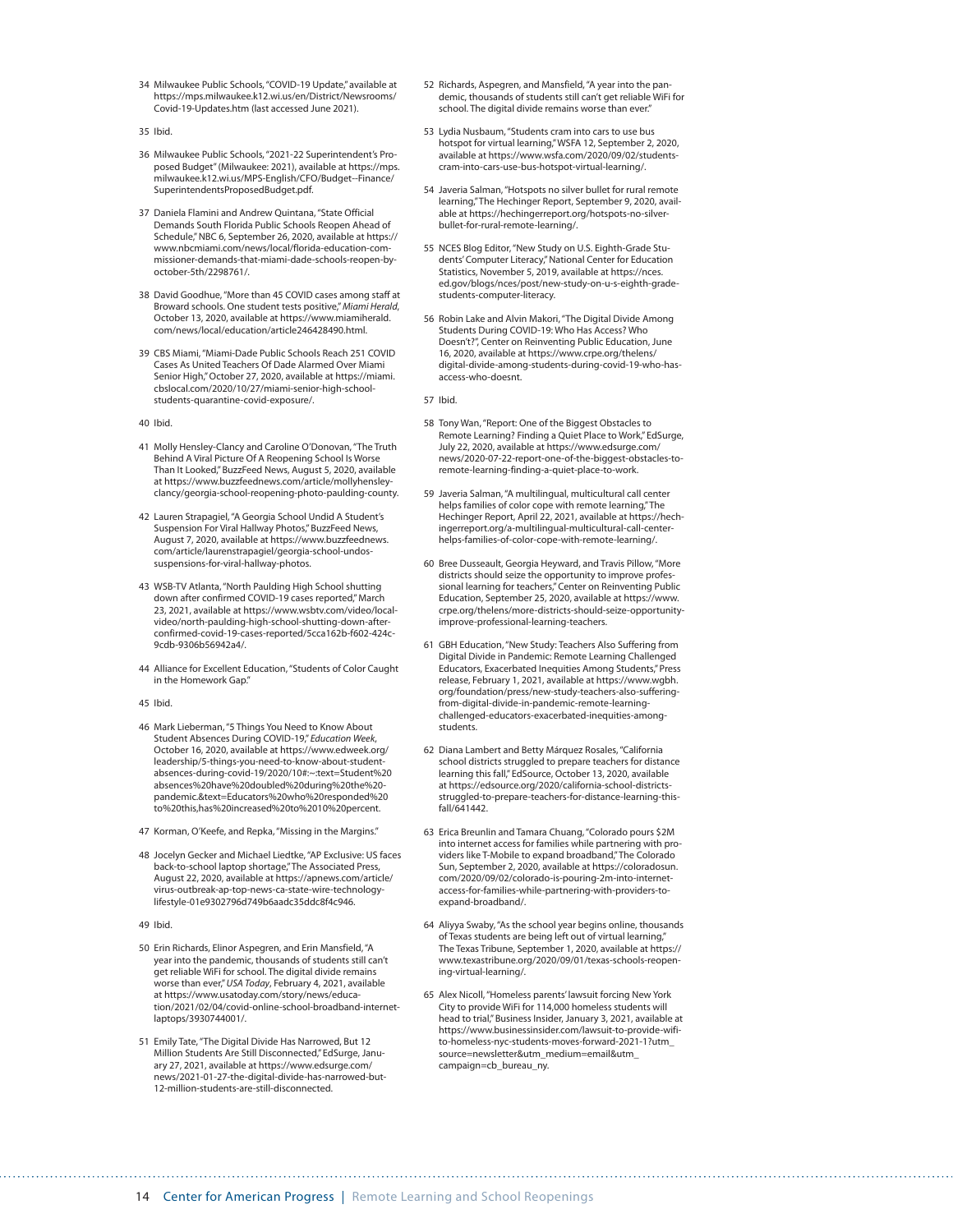- 66 National Center for Homeless Education, "Federal Data Summary School Years 2015-16 Through 2017-18: Education for Homeless Children and Youth" (Greensboro, NC: 2020), available at [https://nche.ed.gov/wp-content/up](https://nche.ed.gov/wp-content/uploads/2020/01/Federal-Data-Summary-SY-15.16-to-17.18-Published-1.30.2020.pdf)[loads/2020/01/Federal-Data-Summary-SY-15.16-to-17.18-](https://nche.ed.gov/wp-content/uploads/2020/01/Federal-Data-Summary-SY-15.16-to-17.18-Published-1.30.2020.pdf) [Published-1.30.2020.pdf](https://nche.ed.gov/wp-content/uploads/2020/01/Federal-Data-Summary-SY-15.16-to-17.18-Published-1.30.2020.pdf).
- 67 National Center for Education Statistics, "Students With Disabilities," available at https://nces.ed.gov/programs/coe/ indicator/cgg#:~:text=In%202019%E2%80%9320%2C%20 the%20number,of%20all%20public%20school%20students (last accessed June 2021).
- 68 Ali Tadayon, "Letter grades? Pass/no pass? A's for all? Districts differ on grading online learning," EdSource, April 21, 2020, available at [https://edsource.org/2020/](https://edsource.org/2020/letter-grades-pass-fail-as-for-all-districts-differ-on-grading-online-learning/629466) [letter-grades-pass-fail-as-for-all-districts-differ-on-grading](https://edsource.org/2020/letter-grades-pass-fail-as-for-all-districts-differ-on-grading-online-learning/629466)[online-learning/629466.](https://edsource.org/2020/letter-grades-pass-fail-as-for-all-districts-differ-on-grading-online-learning/629466)
- 69 Stephen Sawchuk, "Grading Students During the Coronavirus Crisis: What's the Right Call?," *Education Week*, April 1, 2020, available at [https://www.edweek.org/teaching](https://www.edweek.org/teaching-learning/grading-students-during-the-coronavirus-crisis-whats-the-right-call/2020/04)[learning/grading-students-during-the-coronavirus-crisis](https://www.edweek.org/teaching-learning/grading-students-during-the-coronavirus-crisis-whats-the-right-call/2020/04)[whats-the-right-call/2020/04](https://www.edweek.org/teaching-learning/grading-students-during-the-coronavirus-crisis-whats-the-right-call/2020/04).
- 70 Tony Wan, "Online AP Testing Glitches Force Some Students to Retake Exam," EdSurge, May 14, 2020, available at [https://www.edsurge.com/news/2020-05-14-online-ap](https://www.edsurge.com/news/2020-05-14-online-ap-testing-glitches-force-some-students-to-retake-exam)[testing-glitches-force-some-students-to-retake-exam](https://www.edsurge.com/news/2020-05-14-online-ap-testing-glitches-force-some-students-to-retake-exam).
- 71 Emily Tate, "College Board Changes AP Exams Again to Accommodate Pandemic-Era Testing," EdSurge, February 4, 2021, available at [https://www.edsurge.com/news/2021-](https://www.edsurge.com/news/2021-02-04-college-board-changes-ap-exams-again-to-accommodate-pandemic-era-testing) [02-04-college-board-changes-ap-exams-again-to-ac](https://www.edsurge.com/news/2021-02-04-college-board-changes-ap-exams-again-to-accommodate-pandemic-era-testing)[commodate-pandemic-era-testing.](https://www.edsurge.com/news/2021-02-04-college-board-changes-ap-exams-again-to-accommodate-pandemic-era-testing)
- 72 Emma Goldberg, "Put Down Your No. 2 Pencils. But Not Your Face Mask," *The New York Times*, September 27, 2020, available at [https://www.nytimes.com/2020/09/27/us/sat](https://www.nytimes.com/2020/09/27/us/sat-test-coronavirus.html)[test-coronavirus.html.](https://www.nytimes.com/2020/09/27/us/sat-test-coronavirus.html)
- 73 Josh Moody, "Navigating Test-Optional Admissions Amid COVID-19," U.S. News and World Report, December 18, 2020, available at [https://www.usnews.com/education/](https://www.usnews.com/education/best-colleges/articles/how-the-coronavirus-is-pushing-colleges-to-go-test-optional) [best-colleges/articles/how-the-coronavirus-is-pushing](https://www.usnews.com/education/best-colleges/articles/how-the-coronavirus-is-pushing-colleges-to-go-test-optional)[colleges-to-go-test-optional](https://www.usnews.com/education/best-colleges/articles/how-the-coronavirus-is-pushing-colleges-to-go-test-optional).
- 74 Shawn Hubler, "Why Is the SAT Falling Out of Favor?", *The New York Times*, May 23, 2020, available at [https://www.](https://www.nytimes.com/2020/05/23/us/SAT-ACT-abolish-debate-california.html) [nytimes.com/2020/05/23/us/SAT-ACT-abolish-debate](https://www.nytimes.com/2020/05/23/us/SAT-ACT-abolish-debate-california.html)[california.html.](https://www.nytimes.com/2020/05/23/us/SAT-ACT-abolish-debate-california.html)
- 75 Jessica Dickler, "Covid is making it harder to get into a top college," CNBC, December 29, 2020, available at [https://](https://www.cnbc.com/2020/12/29/covid-is-making-it-harder-to-get-into-a-top-college.html) [www.cnbc.com/2020/12/29/covid-is-making-it-harder-to](https://www.cnbc.com/2020/12/29/covid-is-making-it-harder-to-get-into-a-top-college.html)[get-into-a-top-college.html](https://www.cnbc.com/2020/12/29/covid-is-making-it-harder-to-get-into-a-top-college.html).
- 76 Ibid.
- 77 Ali Tadayon, "California school districts revert to A-F grades this fall — with more flexibility for some students," EdSource, November 3, 2020, available at [https://edsource.](https://edsource.org/2020/california-school-districts-revert-back-to-a-f-grades-this-year-with-flexibility/641962) [org/2020/california-school-districts-revert-back-to-a-f](https://edsource.org/2020/california-school-districts-revert-back-to-a-f-grades-this-year-with-flexibility/641962)[grades-this-year-with-flexibility/641962.](https://edsource.org/2020/california-school-districts-revert-back-to-a-f-grades-this-year-with-flexibility/641962)

78 Ibid.

- 79 Stephen Sawchuk, "Grading Students During the Coronavirus Crisis: What's the Right Call?", *Education Week*, April 1, 2020, available at [https://www.edweek.org/teaching](https://www.edweek.org/teaching-learning/grading-students-during-the-coronavirus-crisis-whats-the-right-call/2020/04)[learning/grading-students-during-the-coronavirus-crisis](https://www.edweek.org/teaching-learning/grading-students-during-the-coronavirus-crisis-whats-the-right-call/2020/04)[whats-the-right-call/2020/04](https://www.edweek.org/teaching-learning/grading-students-during-the-coronavirus-crisis-whats-the-right-call/2020/04).
- 80 Eliza W. Kinsey and others, "School Closures During COVID-19: Opportunities for Innovation in Meal Service," *American Journal of Public Health* 110 (11) (2020): 1635–1643, available at [https://www.ncbi.nlm.nih.gov/](https://www.ncbi.nlm.nih.gov/pmc/articles/PMC7542295/) [pmc/articles/PMC7542295/.](https://www.ncbi.nlm.nih.gov/pmc/articles/PMC7542295/)
- 81 U.S. Food and Nutrition Service, "Child Nutrition Nationwide Waiver Update for School Year 2021-2022" (Washington: U.S. Department of Agriculture, 2021), available at https://www.fns.usda.gov/cn/child-nutrition-response-84#:~:text=Under%20the%20Nationwide%20Waiver%20 to,Option%2C%20regardless%20of%20their%20location.
- 82 School Nutrition Association, "School Meal Trends and Stats."

83 Cory Turner, "'Children Are Going Hungry': Why Schools Are Struggling To Feed Students," NPR, September 8, 2020, available at [https://www.npr.org/2020/09/08/908442609/](https://www.npr.org/2020/09/08/908442609/children-are-going-hungry-why-schools-are-struggling-to-feed-students) [children-are-going-hungry-why-schools-are-struggling-to](https://www.npr.org/2020/09/08/908442609/children-are-going-hungry-why-schools-are-struggling-to-feed-students)[feed-students](https://www.npr.org/2020/09/08/908442609/children-are-going-hungry-why-schools-are-struggling-to-feed-students).

84 Ibid.

- 85 Levi Pulkkinen, "Coronavirus means school food is free across the U.S. What if it stayed that way?", The Hechinger Report, November 24, 2020, available at [https://hechinger](https://hechingerreport.org/coronavirus-means-school-food-is-free-across-the-u-s-what-if-it-stayed-that-way/)[report.org/coronavirus-means-school-food-is-free-across](https://hechingerreport.org/coronavirus-means-school-food-is-free-across-the-u-s-what-if-it-stayed-that-way/)[the-u-s-what-if-it-stayed-that-way/.](https://hechingerreport.org/coronavirus-means-school-food-is-free-across-the-u-s-what-if-it-stayed-that-way/)
- 86 Lauren Bauer, "About 14 million children in the US are not getting enough to eat," Brookings Institution, July 9, 2020, available at [https://www.brookings.edu/blog/up](https://www.brookings.edu/blog/up-front/2020/07/09/about-14-million-children-in-the-us-are-not-getting-enough-to-eat/)[front/2020/07/09/about-14-million-children-in-the-us-are](https://www.brookings.edu/blog/up-front/2020/07/09/about-14-million-children-in-the-us-are-not-getting-enough-to-eat/)[not-getting-enough-to-eat/](https://www.brookings.edu/blog/up-front/2020/07/09/about-14-million-children-in-the-us-are-not-getting-enough-to-eat/).
- 87 Poonam Gupta, Dulce Gonzalez, and Elaine Waxman, "Forty Percent of Black and Hispanic Parents of School-Age Children Are Food Insecure" (Washington: Urban Institute, 2020), available at [https://www.urban.org/sites/default/](https://www.urban.org/sites/default/files/publication/103335/forty_percent_of_black_and_hispanic_parents_of_school_age_children_are_food_insecure_0.pdf) [files/publication/103335/forty\\_percent\\_of\\_black\\_and\\_his](https://www.urban.org/sites/default/files/publication/103335/forty_percent_of_black_and_hispanic_parents_of_school_age_children_are_food_insecure_0.pdf)[panic\\_parents\\_of\\_school\\_age\\_children\\_are\\_food\\_inse](https://www.urban.org/sites/default/files/publication/103335/forty_percent_of_black_and_hispanic_parents_of_school_age_children_are_food_insecure_0.pdf)[cure\\_0.pdf.](https://www.urban.org/sites/default/files/publication/103335/forty_percent_of_black_and_hispanic_parents_of_school_age_children_are_food_insecure_0.pdf)
- 88 Pulkkinen, "Coronavirus means school food is free across the U.S. What if it stayed that way?"

89 Ibid.

- 90 Emelina Minero, "Extracurriculars Play a Vital Role During the Pandemic," Edutopia, November 13, 2020, available at [https://www.edutopia.org/article/extracurriculars-play](https://www.edutopia.org/article/extracurriculars-play-vital-role-during-pandemic)[vital-role-during-pandemic](https://www.edutopia.org/article/extracurriculars-play-vital-role-during-pandemic).
- 91 National Center for Education Statistics, "Extracurricular Participation and Student Engagement," June 1995, available at https://nces.ed.gov/pubs95/web/95741. asp#:~:text=Extracurricular%20activities%20provide%20 a%20channel,of%20a%20well%2Drounded%20education.
- 92 Mitch Stephens, "Where the start of high school sports stands in all 50 states amid pandemic," MaxPreps, October 14, 2020, available at [https://www.maxpreps.com/news/](https://www.maxpreps.com/news/qiL5GOXkFkyfJ9jwZ8wb-g/where-the-start-of-high-school-sports-stands-in-all-50-states-amid-pandemic.htm) [qiL5GOXkFkyfJ9jwZ8wb-g/where-the-start-of-high](https://www.maxpreps.com/news/qiL5GOXkFkyfJ9jwZ8wb-g/where-the-start-of-high-school-sports-stands-in-all-50-states-amid-pandemic.htm)[school-sports-stands-in-all-50-states-amid-pandemic.htm](https://www.maxpreps.com/news/qiL5GOXkFkyfJ9jwZ8wb-g/where-the-start-of-high-school-sports-stands-in-all-50-states-amid-pandemic.htm).

93 Ibid.

- 94 PDK International, "Students and Teachers Share Hopes and Fears for the New School Year" (Arlington, VA: 2020), available at [https://mcusercontent.](https://mcusercontent.com/740710bb154ef784e7edee45b/files/8ef51006-d784-41ed-bb4a-24966dd37ad8/SurveyBrief5.pdf) [com/740710bb154ef784e7edee45b/files/8ef51006-d784-](https://mcusercontent.com/740710bb154ef784e7edee45b/files/8ef51006-d784-41ed-bb4a-24966dd37ad8/SurveyBrief5.pdf) [41ed-bb4a-24966dd37ad8/SurveyBrief5.pdf](https://mcusercontent.com/740710bb154ef784e7edee45b/files/8ef51006-d784-41ed-bb4a-24966dd37ad8/SurveyBrief5.pdf).
- 95 Taylor Swaak, "Legos, Meditation, Video Field Trips: How One D.C. School Is Using Virtual Clubs to Help Students Break Through the Isolation — and Reconnect With Friends — During the Pandemic," The 74, March 4, 2021, available at [https://www.the74million.org/article/legos-meditation](https://www.the74million.org/article/legos-meditation-video-field-trips-how-one-d-c-school-is-using-virtual-clubs-to-help-students-break-through-the-isolation-and-reconnect-with-friends-during-the-pandemic/)[video-field-trips-how-one-d-c-school-is-using-virtual](https://www.the74million.org/article/legos-meditation-video-field-trips-how-one-d-c-school-is-using-virtual-clubs-to-help-students-break-through-the-isolation-and-reconnect-with-friends-during-the-pandemic/)[clubs-to-help-students-break-through-the-isolation-and](https://www.the74million.org/article/legos-meditation-video-field-trips-how-one-d-c-school-is-using-virtual-clubs-to-help-students-break-through-the-isolation-and-reconnect-with-friends-during-the-pandemic/)[reconnect-with-friends-during-the-pandemic/.](https://www.the74million.org/article/legos-meditation-video-field-trips-how-one-d-c-school-is-using-virtual-clubs-to-help-students-break-through-the-isolation-and-reconnect-with-friends-during-the-pandemic/)
- 96 Minero, "Extracurriculars Play a Vital Role During the Pandemic."

97 Ibid.

- 98 *Milwaukee Journal Sentinel*, "Tracking COVID-19 cases linked to youth sports," available at [https://projects.](https://projects.jsonline.com/topics/coronavirus/youth-sports/tracking-covid-19-cases-linked-to-youth-sports.html) [jsonline.com/topics/coronavirus/youth-sports/tracking](https://projects.jsonline.com/topics/coronavirus/youth-sports/tracking-covid-19-cases-linked-to-youth-sports.html)[covid-19-cases-linked-to-youth-sports.html](https://projects.jsonline.com/topics/coronavirus/youth-sports/tracking-covid-19-cases-linked-to-youth-sports.html) (last accessed June 2021).
- 99 Maryland Department of Human Services, "Pandemic Electronic Benefit Transfer (P-EBT) Program," available at <https://dhs.maryland.gov/p-ebt/>(last accessed June 2021).
- 100 Kristen Jordan Shamus and Christina Hall, "Michigan at 'record high' for COVID-19 hospitalizations of children," *Detroit Free Press*, April 13, 2021, available at [https://](https://www.freep.com/story/news/2021/04/13/michigan-marks-record-high-covid-19-hospitalizations-among-kids/7190286002/) [www.freep.com/story/news/2021/04/13/michigan](https://www.freep.com/story/news/2021/04/13/michigan-marks-record-high-covid-19-hospitalizations-among-kids/7190286002/)[marks-record-high-covid-19-hospitalizations-among](https://www.freep.com/story/news/2021/04/13/michigan-marks-record-high-covid-19-hospitalizations-among-kids/7190286002/)[kids/7190286002/.](https://www.freep.com/story/news/2021/04/13/michigan-marks-record-high-covid-19-hospitalizations-among-kids/7190286002/)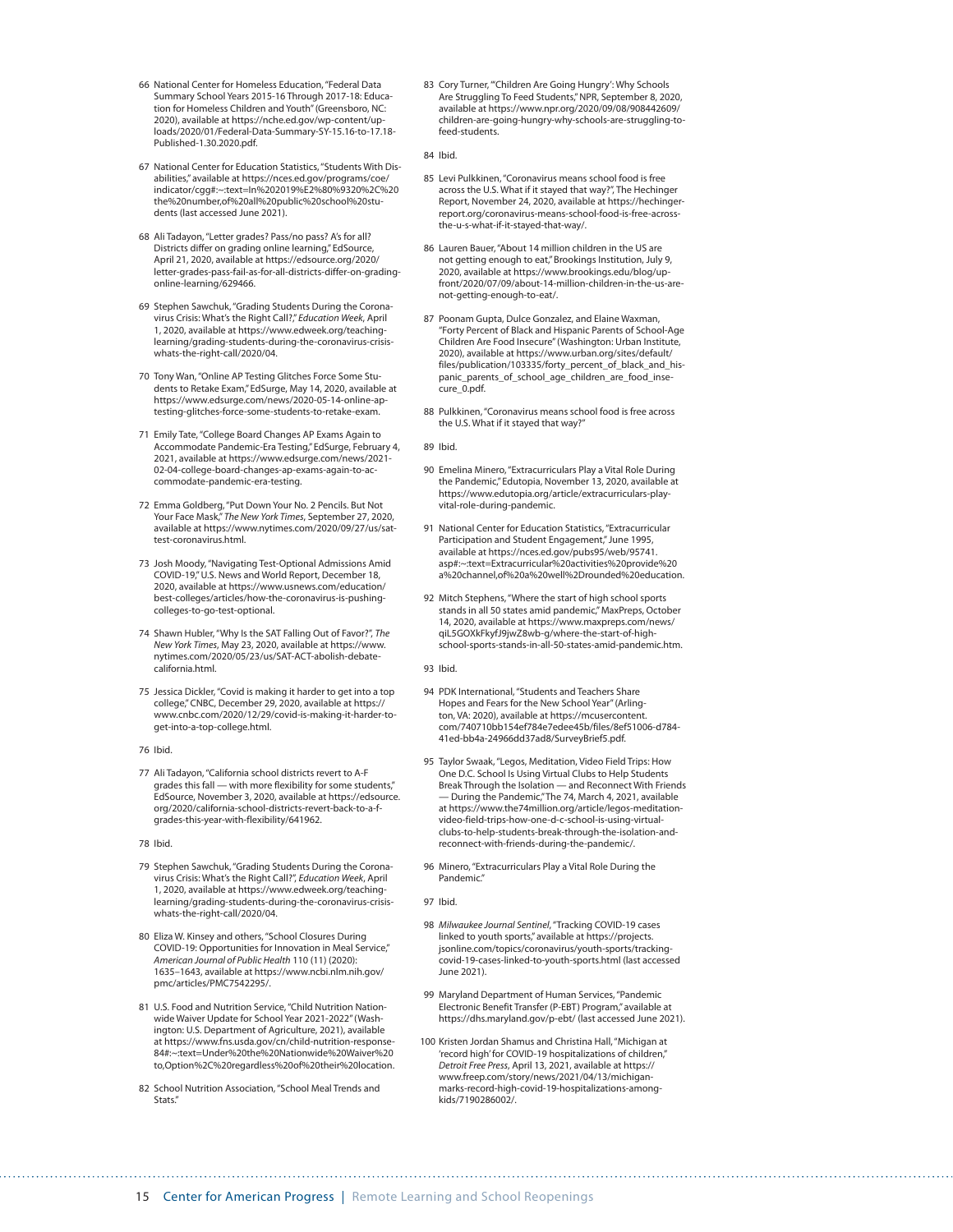- 101 Trisha Powell Crain, "Alabama school district restarts student meals after legal action filed," AL.com, April 17, 2020, available at [https://www.al.com/news/2020/04/stopping](https://www.al.com/news/2020/04/stopping-school-meals-violates-federal-desegregation-order-group-says.html)[school-meals-violates-federal-desegregation-order-group](https://www.al.com/news/2020/04/stopping-school-meals-violates-federal-desegregation-order-group-says.html)[says.html](https://www.al.com/news/2020/04/stopping-school-meals-violates-federal-desegregation-order-group-says.html).
- 102 Johns Hopkins Berman Institute of Bioethics, "School Reopening Plan Tracker."
- 103 Connecticut State Department of Education, "Adapt, Advance, Achieve: Connecticut's Plan to Learn and Grow Together" (Hartford, CT: 2020), available at [https://portal.](https://portal.ct.gov/-/media/SDE/COVID-19/Reopening_Slides.pdf) [ct.gov/-/media/SDE/COVID-19/Reopening\\_Slides.pdf](https://portal.ct.gov/-/media/SDE/COVID-19/Reopening_Slides.pdf).
- 104 Sarah D. Sparks, "Districts Struggle to Keep Tabs on COVID-19 Cases," *Education Week*, September 11, 2020, available at [https://www.edweek.org/leadership/districts](https://www.edweek.org/leadership/districts-struggle-to-keep-tabs-on-covid-19-cases/2020/09)[struggle-to-keep-tabs-on-covid-19-cases/2020/09](https://www.edweek.org/leadership/districts-struggle-to-keep-tabs-on-covid-19-cases/2020/09).
- 105 Hannah Natanson, Perry Stein, and Donna St. George, "Will Washington-area schools publicly report coro-<br>navirus cases? Many say no," *The Washington Post,*<br>September 30, 2020, available at [https://www.](https://www.washingtonpost.com/local/education/will-washington-area-schools-publicly-report-coronavirus-cases-many-say-no/2020/09/30/6275bd6a-031a-11eb-b7ed-141dd88560ea_story.html) [washingtonpost.com/local/education/will-washington](https://www.washingtonpost.com/local/education/will-washington-area-schools-publicly-report-coronavirus-cases-many-say-no/2020/09/30/6275bd6a-031a-11eb-b7ed-141dd88560ea_story.html)[area-schools-publicly-report-coronavirus-cases](https://www.washingtonpost.com/local/education/will-washington-area-schools-publicly-report-coronavirus-cases-many-say-no/2020/09/30/6275bd6a-031a-11eb-b7ed-141dd88560ea_story.html)[many-say-no/2020/09/30/6275bd6a-031a-11eb-b7ed-](https://www.washingtonpost.com/local/education/will-washington-area-schools-publicly-report-coronavirus-cases-many-say-no/2020/09/30/6275bd6a-031a-11eb-b7ed-141dd88560ea_story.html)[141dd88560ea\\_story.html.](https://www.washingtonpost.com/local/education/will-washington-area-schools-publicly-report-coronavirus-cases-many-say-no/2020/09/30/6275bd6a-031a-11eb-b7ed-141dd88560ea_story.html)
- 106 Andrew Atterbury, "Florida schools defy DeSantis order to keep virus stats under wraps," *Politico*, September 10, 2020, available at [https://www.politico.com/states/florida/](https://www.politico.com/states/florida/story/2020/09/10/florida-schools-defy-desantis-order-to-keep-virus-stats-under-wraps-1316272) [story/2020/09/10/florida-schools-defy-desantis-order-to](https://www.politico.com/states/florida/story/2020/09/10/florida-schools-defy-desantis-order-to-keep-virus-stats-under-wraps-1316272)[keep-virus-stats-under-wraps-1316272.](https://www.politico.com/states/florida/story/2020/09/10/florida-schools-defy-desantis-order-to-keep-virus-stats-under-wraps-1316272)
- 107 Simone Popperl, Bo Hamby, and Steve Inskeep, "How Many Coronavirus Cases Are Happening In Schools? This Tracker Keeps Count," NPR, August 28, 2020, available at [https://www.npr.org/sections/health](https://www.npr.org/sections/health-shots/2020/08/28/906263926/how-many-coronavirus-cases-are-happening-in-schools-this-tracker-keeps-count)[shots/2020/08/28/906263926/how-many-coronavirus](https://www.npr.org/sections/health-shots/2020/08/28/906263926/how-many-coronavirus-cases-are-happening-in-schools-this-tracker-keeps-count)[cases-are-happening-in-schools-this-tracker-keeps-count.](https://www.npr.org/sections/health-shots/2020/08/28/906263926/how-many-coronavirus-cases-are-happening-in-schools-this-tracker-keeps-count)
- 108 Centers for Disease Control and Prevention, "Risk for COVID-19 Infection, Hospitalization, and Death By Race/ Ethnicity."
- 109 Harris, "Why Black families are choosing to keep their kids remote when schools reopen."
- 110 Valerie Strauss, "With coronavirus cases reported at some reopened schools, protesters take to the streets with fake coffins," *The Washington Post*, August 4, 2020, available at [https://www.washingtonpost.com/education/2020/08/04/](https://www.washingtonpost.com/education/2020/08/04/with-coronavirus-cases-reported-some-reopened-schools-protesters-take-streets-with-fake-coffins/) [with-coronavirus-cases-reported-some-reopened-schools](https://www.washingtonpost.com/education/2020/08/04/with-coronavirus-cases-reported-some-reopened-schools-protesters-take-streets-with-fake-coffins/)[protesters-take-streets-with-fake-coffins/.](https://www.washingtonpost.com/education/2020/08/04/with-coronavirus-cases-reported-some-reopened-schools-protesters-take-streets-with-fake-coffins/)
- 111 Jenny Brundin, "Denver Public School Parents Protest Return To Remote Learning Amid Rising COVID-19 Cases," CPR News, October 30, 2020, available at [https://www.cpr.](https://www.cpr.org/2020/10/30/denver-public-school-parents-protest-return-to-remote-learning-amid-rising-covid-19-cases/) [org/2020/10/30/denver-public-school-parents-protest](https://www.cpr.org/2020/10/30/denver-public-school-parents-protest-return-to-remote-learning-amid-rising-covid-19-cases/)[return-to-remote-learning-amid-rising-covid-19-cases/.](https://www.cpr.org/2020/10/30/denver-public-school-parents-protest-return-to-remote-learning-amid-rising-covid-19-cases/)
- 112 Kara McIntyre, "Cobb County Teachers, Parents Protest Schools Reopening On Monday," Patch, January 22, 2021, available at [https://patch.com/georgia/marietta/](https://patch.com/georgia/marietta/cobb-county-teachers-parents-protest-schools-reopening-Monday) [cobb-county-teachers-parents-protest-schools-reopening-](https://patch.com/georgia/marietta/cobb-county-teachers-parents-protest-schools-reopening-Monday)[Monday.](https://patch.com/georgia/marietta/cobb-county-teachers-parents-protest-schools-reopening-Monday)
- 113 Kristal Dixon, "More than 120 Cobb teachers absent due to COVID-19," *The Atlanta Journal-Constitution*, January 25, 2021, available at [https://www.ajc.com/news/atlanta](https://www.ajc.com/news/atlanta-news/more-than-120-cobb-teachers-absent-due-to-covid-19/CG3SOOTISRBENAPLU72BLAEQA4/)[news/more-than-120-cobb-teachers-absent-due-to-](https://www.ajc.com/news/atlanta-news/more-than-120-cobb-teachers-absent-due-to-covid-19/CG3SOOTISRBENAPLU72BLAEQA4/)[covid-19/CG3SOOTISRBENAPLU72BLAEQA4/](https://www.ajc.com/news/atlanta-news/more-than-120-cobb-teachers-absent-due-to-covid-19/CG3SOOTISRBENAPLU72BLAEQA4/).
- 114 Stephanie Susskind and Matt Papaycik, "Parents protest Palm Beach County's school mask requirements," WPTV, May 7, 2021, available at [https://www.wptv.com/news/](https://www.wptv.com/news/region-c-palm-beach-county/parents-protest-palm-beach-countys-school-mask-requirements) [region-c-palm-beach-county/parents-protest-palm-beach](https://www.wptv.com/news/region-c-palm-beach-county/parents-protest-palm-beach-countys-school-mask-requirements)[countys-school-mask-requirements.](https://www.wptv.com/news/region-c-palm-beach-county/parents-protest-palm-beach-countys-school-mask-requirements)
- 115 U.S. Department of Education, "U.S. Education Department Releases State Plan Template for the American Rescue Plan Elementary and Secondary School Emergency Fund," Press release, April 21, 2021, available at [https://www.ed.gov/](https://www.ed.gov/news/press-releases/us-education-department-releases-state-plan-template-american-rescue-plan-elementary-and-secondary-school-emergency-relief-fund) [news/press-releases/us-education-department-releases](https://www.ed.gov/news/press-releases/us-education-department-releases-state-plan-template-american-rescue-plan-elementary-and-secondary-school-emergency-relief-fund)[state-plan-template-american-rescue-plan-elementary](https://www.ed.gov/news/press-releases/us-education-department-releases-state-plan-template-american-rescue-plan-elementary-and-secondary-school-emergency-relief-fund)[and-secondary-school-emergency-relief-fund](https://www.ed.gov/news/press-releases/us-education-department-releases-state-plan-template-american-rescue-plan-elementary-and-secondary-school-emergency-relief-fund).
- 116 AllOnGeorgia, "Georgia Dept of Ed seeking public input on American Rescue Plan (ARP) spending," May 5, 2021, available at [https://allongeorgia.com/georgia-education-k12/](https://allongeorgia.com/georgia-education-k12/georgia-dept-of-ed-seeking-public-input-on-american-rescue-plan-arp-spending/) [georgia-dept-of-ed-seeking-public-input-on-american](https://allongeorgia.com/georgia-education-k12/georgia-dept-of-ed-seeking-public-input-on-american-rescue-plan-arp-spending/)[rescue-plan-arp-spending/.](https://allongeorgia.com/georgia-education-k12/georgia-dept-of-ed-seeking-public-input-on-american-rescue-plan-arp-spending/)
- 117 Elizabeth Beyer, "Madison School District launches campaign to ask community how to best spend \$9.5 million," *Wisconsin State Journal*, April 21, 2021, available at [https://](https://madison.com/wsj/news/local/education/local_schools/madison-school-district-launches-campaign-to-ask-community-how-to-best-spend-9-5-million/article_c7e69453-e955-5993-a453-0722c492cf77.html) [madison.com/wsj/news/local/education/local\\_schools/](https://madison.com/wsj/news/local/education/local_schools/madison-school-district-launches-campaign-to-ask-community-how-to-best-spend-9-5-million/article_c7e69453-e955-5993-a453-0722c492cf77.html) [madison-school-district-launches-campaign-to-ask-com](https://madison.com/wsj/news/local/education/local_schools/madison-school-district-launches-campaign-to-ask-community-how-to-best-spend-9-5-million/article_c7e69453-e955-5993-a453-0722c492cf77.html)[munity-how-to-best-spend-9-5-million/article\\_c7e69453](https://madison.com/wsj/news/local/education/local_schools/madison-school-district-launches-campaign-to-ask-community-how-to-best-spend-9-5-million/article_c7e69453-e955-5993-a453-0722c492cf77.html) [e955-5993-a453-0722c492cf77.html](https://madison.com/wsj/news/local/education/local_schools/madison-school-district-launches-campaign-to-ask-community-how-to-best-spend-9-5-million/article_c7e69453-e955-5993-a453-0722c492cf77.html).
- 118 Soo Kim, "Arizona Parents Demand Schools Reopen Despite State Ranking Highest for Child COVID-19 Cases," *Newsweek*, August 11, 2020, available at [https://www.](https://www.newsweek.com/coronavirus-arizona-child-covid19-cases-reopening-schools-parents-protest-1524227) [newsweek.com/coronavirus-arizona-child-covid19-cases](https://www.newsweek.com/coronavirus-arizona-child-covid19-cases-reopening-schools-parents-protest-1524227)[reopening-schools-parents-protest-1524227.](https://www.newsweek.com/coronavirus-arizona-child-covid19-cases-reopening-schools-parents-protest-1524227)
- 119 Tony Pipitone, "Epidemic Expert Confirms Where DeSantis' COVID Stats Went Wrong," NBC 6, February 18, 2021, available at [https://www.nbcmiami.com/news/local/](https://www.nbcmiami.com/news/local/epidemic-expert-confirms-where-desantis-covid-stats-went-wrong/2386647/) [epidemic-expert-confirms-where-desantis-covid-stats](https://www.nbcmiami.com/news/local/epidemic-expert-confirms-where-desantis-covid-stats-went-wrong/2386647/)[went-wrong/2386647/](https://www.nbcmiami.com/news/local/epidemic-expert-confirms-where-desantis-covid-stats-went-wrong/2386647/).
- 120 Horace Mann Educators Corp., "The Hidden Impact of COVID-19 on Educators: Rising Health Concerns, Lower Risk Tolerance and Benefit Gaps" (Springfield, IL: 2020), available at [http://www.horacemann.com/~/media/docu](http://www.horacemann.com/~/media/documents/supplemental/The%20Hidden%20Impact%20of%20COVID-19%20on%20Educators.pdf)[ments/supplemental/The%20Hidden%20Impact%20](http://www.horacemann.com/~/media/documents/supplemental/The%20Hidden%20Impact%20of%20COVID-19%20on%20Educators.pdf) [of%20COVID-19%20on%20Educators.pdf.](http://www.horacemann.com/~/media/documents/supplemental/The%20Hidden%20Impact%20of%20COVID-19%20on%20Educators.pdf)
- 121 Melissa Kay Diliberti, Heather L. Schwartz, and David Grant, "Stress Topped the Reasons Why Public School Teachers Quit, Even Before COVID-19" (Santa Monica, CA: RAND Corp., 2021), available at [https://www.rand.org/pubs/](https://www.rand.org/pubs/research_reports/RRA1121-2.html) [research\\_reports/RRA1121-2.html.](https://www.rand.org/pubs/research_reports/RRA1121-2.html)
- 122 Sarah Schwartz, "Pay Raises and Pandemic Bonuses: Can They Keep Teachers in Classrooms?", *Education Week*, May 4, 2021, available at [https://www.edweek.org/leadership/](https://www.edweek.org/leadership/pay-raises-and-pandemic-bonuses-can-they-keep-teachers-in-classrooms/2021/05) [pay-raises-and-pandemic-bonuses-can-they-keep-teach](https://www.edweek.org/leadership/pay-raises-and-pandemic-bonuses-can-they-keep-teachers-in-classrooms/2021/05)[ers-in-classrooms/2021/05.](https://www.edweek.org/leadership/pay-raises-and-pandemic-bonuses-can-they-keep-teachers-in-classrooms/2021/05)
- 123 Simone Carter and Lauren Drewes Daniels, "Some Dallas ISD Teachers are Quitting Over COVID-19 Fears," *Dallas Observer*, October 9, 2020, available at [https://www.](https://www.dallasobserver.com/news/some-dallas-isd-teachers-are-quitting-over-covid-19-fears-11951459) [dallasobserver.com/news/some-dallas-isd-teachers-are](https://www.dallasobserver.com/news/some-dallas-isd-teachers-are-quitting-over-covid-19-fears-11951459)[quitting-over-covid-19-fears-11951459.](https://www.dallasobserver.com/news/some-dallas-isd-teachers-are-quitting-over-covid-19-fears-11951459)
- 124 Ibid.
- 125 Horace Mann Educators Corp., "The Hidden Impact of COVID-19 on Educators."
- 126 Barb Rosewicz and Mike Maciag, "Nearly All States Suffer Declines in Education Jobs," Pew Charitable Trusts, November 10, 2020, available at [https://www.pewtrusts.](https://www.pewtrusts.org/en/research-and-analysis/articles/2020/11/10/nearly-all-states-suffer-declines-in-education-jobs) [org/en/research-and-analysis/articles/2020/11/10/nearly](https://www.pewtrusts.org/en/research-and-analysis/articles/2020/11/10/nearly-all-states-suffer-declines-in-education-jobs)[all-states-suffer-declines-in-education-jobs.](https://www.pewtrusts.org/en/research-and-analysis/articles/2020/11/10/nearly-all-states-suffer-declines-in-education-jobs)
- 127 Ibid.
- 128 Kristen A. Graham, "Facing a grim budget, Philadelphia School District may need to lay off employees," *The Phila-delphia Inquirer*, December 3, 2020, available at [https://](https://www.inquirer.com/education/philadelphia-school-district-coronavirus-layoffs-budget-20201203.html) [www.inquirer.com/education/philadelphia-school-district](https://www.inquirer.com/education/philadelphia-school-district-coronavirus-layoffs-budget-20201203.html)[coronavirus-layoffs-budget-20201203.html.](https://www.inquirer.com/education/philadelphia-school-district-coronavirus-layoffs-budget-20201203.html)
- 129 Dale Mezzacappa, "Heeding pleas, Philadelphia revises district budget to add positions to schools," Chalkbeat Philadelphia, April 22, 2021, available at [https://philadel](https://philadelphia.chalkbeat.org/2021/4/22/22398784/philadelphia-school-district-budget-proposal)[phia.chalkbeat.org/2021/4/22/22398784/philadelphia](https://philadelphia.chalkbeat.org/2021/4/22/22398784/philadelphia-school-district-budget-proposal)[school-district-budget-proposal](https://philadelphia.chalkbeat.org/2021/4/22/22398784/philadelphia-school-district-budget-proposal).
- 130 Danyelle Khmara, "Tucson Unified cuts teaching positions due to decline in student enrollment," Tucson.com, April 16, 2021, available at [https://tucson.com/news/local/](https://tucson.com/news/local/tucson-unified-cuts-teaching-positions-due-to-decline-in-student-enrollment/article_587a2d72-9d53-11eb-b608-9f23f4376320.html) [tucson-unified-cuts-teaching-positions-due-to-decline-in](https://tucson.com/news/local/tucson-unified-cuts-teaching-positions-due-to-decline-in-student-enrollment/article_587a2d72-9d53-11eb-b608-9f23f4376320.html)[student-enrollment/article\\_587a2d72-9d53-11eb-b608-](https://tucson.com/news/local/tucson-unified-cuts-teaching-positions-due-to-decline-in-student-enrollment/article_587a2d72-9d53-11eb-b608-9f23f4376320.html) [9f23f4376320.html](https://tucson.com/news/local/tucson-unified-cuts-teaching-positions-due-to-decline-in-student-enrollment/article_587a2d72-9d53-11eb-b608-9f23f4376320.html).
- 131 Leib Sutcher, Linda Darling-Hammond, and Desiree Carver-Thomas, "A Coming Crisis in Teaching? Teacher Supply, Demand, and Shortages in the U.S." (Palo Alto, CA: Learning Policy Institute, 2016), available at [https://learningpolicyin](https://learningpolicyinstitute.org/sites/default/files/product-files/A_Coming_Crisis_in_Teaching_REPORT.pdf)[stitute.org/sites/default/files/product-files/A\\_Coming\\_Cri](https://learningpolicyinstitute.org/sites/default/files/product-files/A_Coming_Crisis_in_Teaching_REPORT.pdf)[sis\\_in\\_Teaching\\_REPORT.pdf](https://learningpolicyinstitute.org/sites/default/files/product-files/A_Coming_Crisis_in_Teaching_REPORT.pdf).
- 132 Joanna Allhands, "COVID-19 may be making Arizona's teacher shortage worse, and that's as bad as it sounds," *The Arizona Republic*, September 17, 2020, available at [https://www.azcentral.com/story/opinion/op-ed/joan](https://www.azcentral.com/story/opinion/op-ed/joannaallhands/2020/09/17/arizona-teacher-shortage-worse-largely-because-covid-19/3479575001/)[naallhands/2020/09/17/arizona-teacher-shortage-worse](https://www.azcentral.com/story/opinion/op-ed/joannaallhands/2020/09/17/arizona-teacher-shortage-worse-largely-because-covid-19/3479575001/)[largely-because-covid-19/3479575001/](https://www.azcentral.com/story/opinion/op-ed/joannaallhands/2020/09/17/arizona-teacher-shortage-worse-largely-because-covid-19/3479575001/).